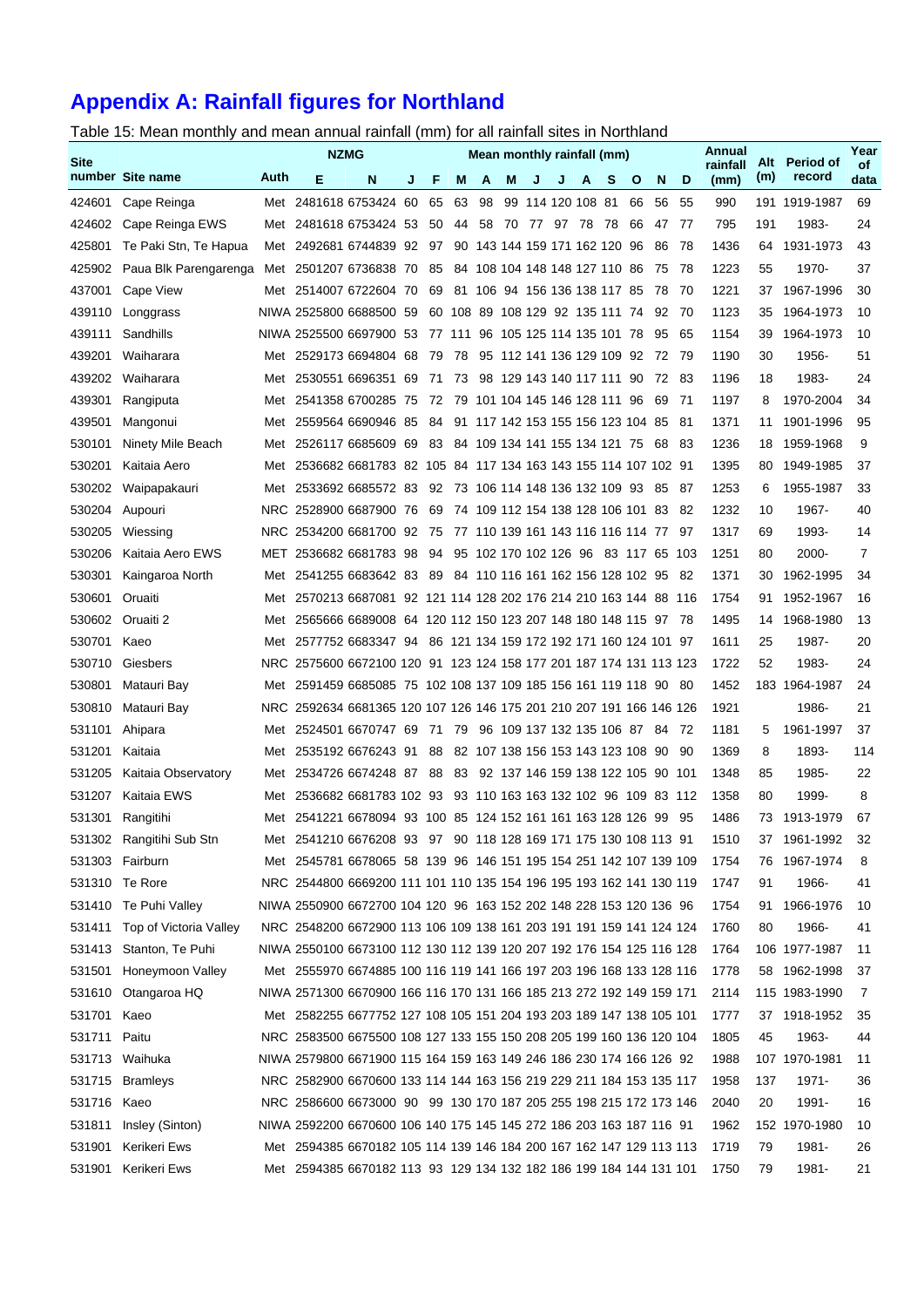|                  | 531903 Rangitane                |  | Met 2596626 6669919 145 142 105 149 170 115 158 149 140 77 87 108    |  |  |  |  |  |  | 1545         |     | 1984-                          | 23      |
|------------------|---------------------------------|--|----------------------------------------------------------------------|--|--|--|--|--|--|--------------|-----|--------------------------------|---------|
| 531910           | Laurensons, Kerikeri            |  | NRC 2597200 6666900 105 102 140 110 111 191 184 179 147 122 103 82   |  |  |  |  |  |  | 1575         | 6   | 1977-1995                      | 18      |
| 531911           | Kiakaha                         |  | NRC 2597300 6666900 109 89 117 129 164 199 215 171 163 130 113 108   |  |  |  |  |  |  | 1707         | 61  | 1987-                          | 20      |
| 532202           | Herekino                        |  | Met 2530551 6659622 102 103 93 129 157 183 170 172 136 132 110 96    |  |  |  |  |  |  | 1584         | 34  | 1917-1992                      | 76      |
| 532311           | Takahue Top                     |  | NRC 2544000 6665300 120 95 118 135 168 211 212 194 164 159 137 125   |  |  |  |  |  |  | 1838         | 122 | 1971                           | 36      |
| 532402           | Broadwood                       |  | Met 2547206 6659525 114 128 115 164 174 202 210 196 155 147 130 118  |  |  |  |  |  |  | 1856         | 85  | 1929-1988                      | 60      |
| 532501           | Mangamuka bridge                |  | Met 2559340 6663208 80 133 95 134 187 195 173 189 135 137 123 113    |  |  |  |  |  |  | 1684         | 30  | 1949-1971                      | 23      |
| 532503           | Omahuta 2                       |  | Met 2563907 6664945 113 95 112 127 154 221 221 190 180 139 117 130   |  |  |  |  |  |  | 1799         | 30  | 1977-                          | 30      |
| 532510           | Mangamuka                       |  | NIWA 2561100 6661300 102 100 120 109 124 185 193 172 150 114 103 112 |  |  |  |  |  |  | 1612         | 61  | 1977-1992                      | 15      |
| 532601           | Omahuta 1                       |  | Met 2565440 6663156 81 141 115 152 194 197 181 198 147 141 117 117   |  |  |  |  |  |  | 1794         | 70  | 1949-1975                      | 26      |
| 532610           | Huatau                          |  | NIWA 2567300 6656300 60 103 98 84 74 197 167 89 81 89 63 90          |  |  |  |  |  |  | 1217         | 30  | 1976-1985                      | 9       |
| 532611           | Waihou Valley                   |  | NRC 2574200 6656900 107 100 120 120 148 187 203 170 154 132 108 117  |  |  |  |  |  |  | 1666         | 30  | 1979-                          | 28      |
| 532710           | Puketi Road                     |  | NRC 2579200 6659600 135 150 158 187 192 251 250 237 206 174 148 148  |  |  |  |  |  |  | 2236         | 259 | 1963-                          | 44      |
| 532711           | Puketi R/V                      |  | NIWA 2578500 6664600 166 131 161 148 170 205 229 280 214 159 159 145 |  |  |  |  |  |  | 2248         |     | 381 1983-1994                  | 11      |
| 532801           | Taus Falls                      |  | Met 2585174 6661077 136 168 180 192 207 246 242 249 200 180 142 147  |  |  |  |  |  |  | 2289         | 308 | 1951-                          | 56      |
| 532802 Puketi    |                                 |  | Met 2583666 6664755 77 244 180 254 208 300 216 314 185 170 152 132   |  |  |  |  |  |  | 2492         |     | 347 1967-1974                  | 8       |
| 532810           | Tyrees                          |  | NIWA 2591100 6662300 123 135 159 162 143 224 196 217 170 149 128 115 |  |  |  |  |  |  | 1916         |     | 168 1966-1992                  | 26      |
| 532811           | <b>Black Poll</b>               |  | NIWA 2589100 6663600 119 165 176 185 158 256 193 224 180 153 132 120 |  |  |  |  |  |  | 2050         |     | 210 1966-1987                  | 21      |
| 532812 Airstrip  |                                 |  | NIWA 2590900 6664200 91 124 196 178 172 235 185 211 251 151 132 103  |  |  |  |  |  |  | 1978         |     | 213 1967-1982                  | 15      |
| 532813           | Flats                           |  | NIWA 2586200 6662500 86 167 210 208 170 258 186 258 189 190 160 116  |  |  |  |  |  |  | 2228         |     | 305 1967-1977                  | 10      |
| 532814           | Roadside                        |  | NIWA 2588300 6664000 103 173 214 180 163 258 194 221 164 160 152 117 |  |  |  |  |  |  | 2177         |     | 244 1967-1985                  | 18      |
|                  |                                 |  |                                                                      |  |  |  |  |  |  |              |     |                                |         |
| 532815<br>532816 | Jensens                         |  | NIWA 2585200 6662200 82 217 182 243 198 290 188 301 231 192 162 147  |  |  |  |  |  |  | 2438<br>2183 |     | 335 1966-1976<br>299 1969-1977 | 10<br>8 |
| 532817           | <b>Bare Ridge</b><br>Fence Line |  | NIWA 2586500 6663700 94 154 208 197 179 274 195 241 195 181 138 121  |  |  |  |  |  |  | 2236         |     |                                | 8       |
|                  |                                 |  | NIWA 2587800 6662900 91 147 208 193 175 267 200 261 208 196 147 125  |  |  |  |  |  |  |              |     | 250 1969-1977                  |         |
| 532820           | <b>Puketi State Forest</b>      |  | NIWA 2583100 6665200 104 218 205 227 203 254 228 289 174 192 121 139 |  |  |  |  |  |  | 2350         |     | 338 1970-1985                  | 8       |
| 532821           | Tyrees weir                     |  | NIWA 2591200 6662400 133 90 112 142 149 175 229 211 187 154 146 126  |  |  |  |  |  |  | 1820         | 162 | 1984-                          | 16      |
| 532901           | Kerikeri 1                      |  | Met 2597303 6662823 79 129 124 146 175 175 172 202 139 119 93 96     |  |  |  |  |  |  | 1670         | 73  | 1945-1973                      | 29      |
| 532903           | Kerikeri Aero 2                 |  | Met 2594254 6659087 121 113 155 140 158 200 207 178 160 137 114 119  |  |  |  |  |  |  | 1802         | 150 | 1978-                          | 29      |
| 532910           | Carver, Kerikeri                |  | NIWA 2597400 6663200 96 118 151 130 116 225 172 150 144 134 107 86   |  |  |  |  |  |  | 1627         | 73  | 1974-1987                      | 13      |
| 532913           | Waikimiha, Kerikeri             |  | NRC 2599600 6664300 105 97 116 111 113 197 175 176 161 127 87 91     |  |  |  |  |  |  | 1563         | 4   | 1977-1998                      | 21      |
| 533201           | Puhata                          |  | Met 2530533 6655960 99 93 105 103 130 173 168 149 133 119 99 105     |  |  |  |  |  |  | 1476         | 137 | 1979-                          | 28      |
|                  | 533301 Rotokakahi Adams         |  | NRC 2539600 6654200 120 90 89 119 172 219 208 173 156 144 120 137    |  |  |  |  |  |  | 1747         | 30  | 1996-                          | 11      |
| 533501           | Kohukohu                        |  | Met 2560765 6648326 95 95 91 116 162 169 168 150 121 129 92 89       |  |  |  |  |  |  | 1494         |     | 15 1905-1961                   | 57      |
| 533502           | Umawera                         |  | Met 2562373 6655748 76 82 88 140 119 162 130 158 125 115 106 88      |  |  |  |  |  |  | 1445         | 9   | 1967-1985                      | 18      |
| 533503           | Kohukohu                        |  | Met 2560765 6648326 50 89 62 112 156 161 125 243 116 119 104 88      |  |  |  |  |  |  | 1430         | 12  | 1968-1974                      | 5       |
| 533601           | Rangiahua                       |  | Met 2571469 6655667 112 102 100 130 167 173 182 168 140 128 102 93   |  |  |  |  |  |  | 1598         | 21  | 1902-1950                      | 49      |
| 533602           | Horeke                          |  | Met 2566872 6650161 90 100 98 96 84 163 141 119 107 83 81 114        |  |  |  |  |  |  | 1272         | 20  | 1978-1985                      | -7      |
| 533610           | Crawford Rangiahua              |  | NRC 2570800 6654400 92 76 89 107 103 152 153 160 129 98 81 95        |  |  |  |  |  |  | 1321         |     | 1976-1995                      | 19      |
| 533710           | Sawards, Rototira               |  | NIWA 2580200 6650900 100 120 131 152 156 188 172 176 150 149 93 118  |  |  |  |  |  |  | 1742         |     | 244 1969-1985                  | 13      |
| 533810           | Conelley                        |  | NIWA 2583800 6652700 102 150 150 155 148 245 132 201 157 136 101 104 |  |  |  |  |  |  | 1879         |     | 244 1969-1979                  | 10      |
| 533812           | Lake Acres                      |  | NRC 2585600 6648600 112 138 136 147 143 199 184 191 163 138 108 117  |  |  |  |  |  |  | 1803         |     | 1965-1997                      | 33      |
| 533813           | Ohaeawai Woods                  |  | NRC 2590100 6649000 102 112 127 147 141 217 223 233 184 137 111 103  |  |  |  |  |  |  | 1844         | 122 | 1967-                          | 34      |
| 533814           | Highrisings                     |  | NIWA 2585700 6655900 156 130 178 137 152 235 223 208 183 150 141 128 |  |  |  |  |  |  | 2041         |     | 335 1976-1991                  | 15      |
| 533815           | Faithfull                       |  | NIWA 2584800 6651400 151 134 162 122 140 177 188 180 155 136 116 132 |  |  |  |  |  |  | 1794         |     | 244 1979-1990                  | 11      |
| 533817           | Waitangi Ohaeawai               |  | NRC 2590100 6649000 102 112 127 147 141 217 223 233 184 137 111 103  |  |  |  |  |  |  | 1844         | 122 | 1967                           | 40      |
| 533911           | Puketona                        |  | NIWA 2598700 6654200 116 99 162 106 119 151 176 184 152 118 132 112  |  |  |  |  |  |  | 1625         | 76  | 1981-1992                      | 12      |
| 533912           | Pakaraka                        |  | NIWA 2595500 6649200 100 100 121 101 118 132 162 181 143 118 106 90  |  |  |  |  |  |  | 1473         | 71  | 1981-1994                      | 13      |
| 534402           | Opononi                         |  | Met 2550040 6635535 77 76 83 105 127 157 141 142 114 97 92 90        |  |  |  |  |  |  | 1301         | 12  | 1967-                          | 40      |
| 534503           | Rawene 2                        |  | Met 2556193 6644701 84 71 88 96 123 151 158 137 115 91 83 94         |  |  |  |  |  |  | 1291         | 15  | 1977-                          | 30      |
| 534701           | Kaikohe                         |  | Met 2581866 6640805 100 117 99 145 171 180 172 166 134 128 99 104    |  |  |  |  |  |  | 1614         |     | 162 1922-1971                  | 50      |
| 534711           | Norwest Corner                  |  | NIWA 2577300 6645400 112 127 146 148 158 193 153 186 157 145 125 95  |  |  |  |  |  |  | 1789         |     | 244 1967-1978                  | 11      |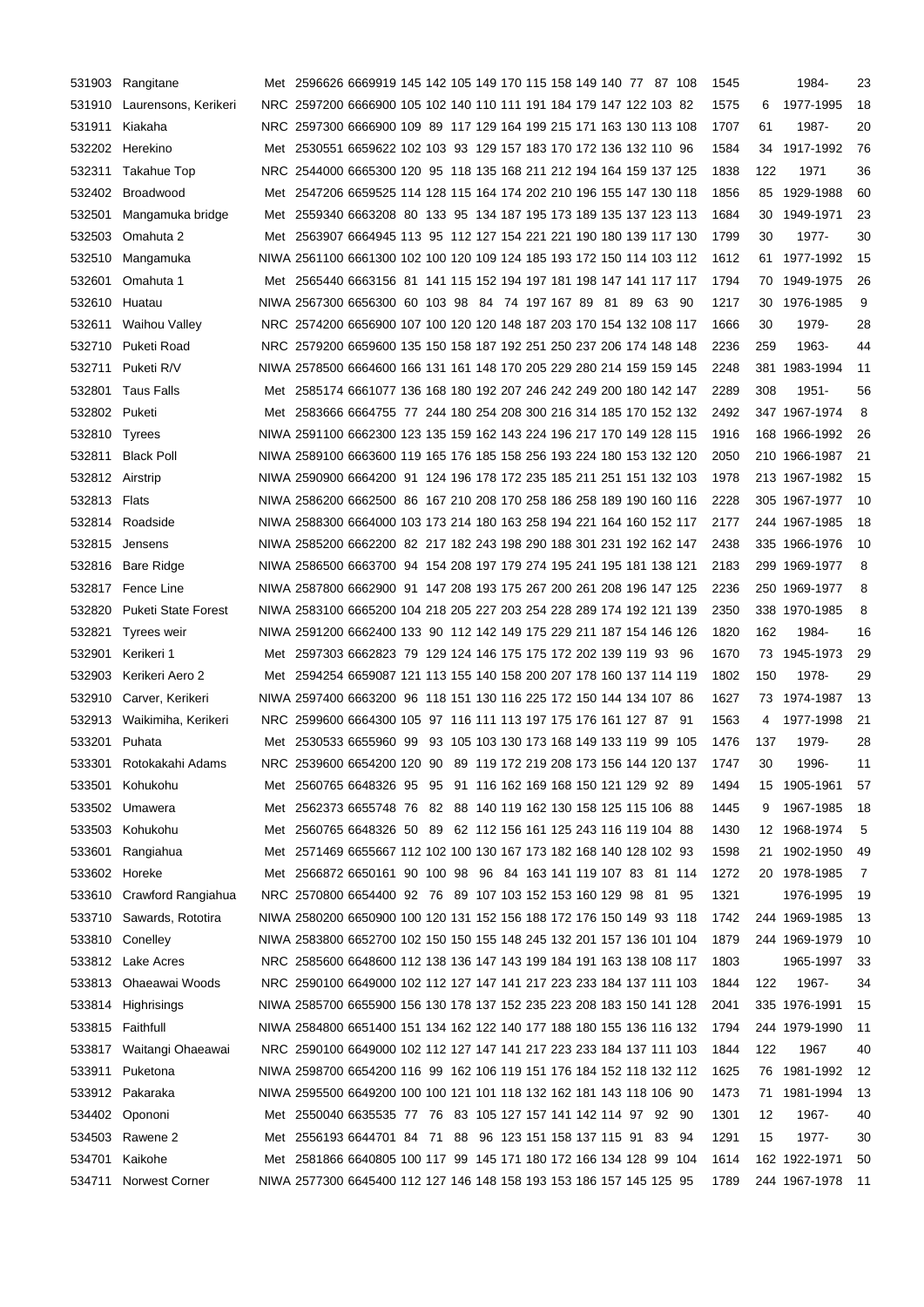|        | 534716 Auto Site                                                                         |  | NIWA 2577500 6644300 103 111 115 145 132 189 153 163 142 127 104 110 |  |  |  |  |  |    | 1587 |     | 198 1966-1985 | 20   |
|--------|------------------------------------------------------------------------------------------|--|----------------------------------------------------------------------|--|--|--|--|--|----|------|-----|---------------|------|
| 534717 | Long Valley                                                                              |  | NIWA 2578800 6643400 108 132 135 143 153 206 156 178 149 136 116 92  |  |  |  |  |  |    | 1768 |     | 213 1967-1982 | 15   |
| 534720 | Howe's Poplars                                                                           |  | NIWA 2579700 6643900 103 115 121 130 155 187 152 171 155 152 112 90  |  |  |  |  |  |    | 1660 |     | 204 1969-1978 | 9    |
| 534721 | Eunice                                                                                   |  | NIWA 2577900 6644900 110 112 118 128 141 178 144 162 150 148 102 84  |  |  |  |  |  |    | 1650 |     | 198 1969-1978 | 9    |
| 534722 | Cocksfoot R/V                                                                            |  | NIWA 2576300 6643600 106 92 106 106 124 156 152 167 142 120 100 102  |  |  |  |  |  |    | 1456 |     | 189 1969-1993 | 25   |
| 534724 | Kaikohe Hill                                                                             |  | NRC 2582100 6643100 109 81 95 116 148 149 206 175 157 125 117 117    |  |  |  |  |  |    | 1595 | 265 | 1986-         | 21   |
| 534801 | Kaikohe Aero                                                                             |  | Met 2584933 6638885 93 122 106 132 145 177 163 168 145 135 93 100    |  |  |  |  |  |    | 1556 |     | 204 1956-1978 | 23   |
| 534802 | Kaikohe D.S.I.R.                                                                         |  | Met 2584973 6642547 109 122 134 139 119 219 158 140 138 122 99 105   |  |  |  |  |  |    | 1619 |     | 201 1973-1986 | 14   |
| 534807 | Kaikohe Edr                                                                              |  | Met 2584973 6642547 108 90 88 102 118 124 168 155 138 106 104 108    |  |  |  |  |  |    | 1409 | 204 | 1986-         | 21   |
| 535401 | Waiotemarama                                                                             |  | Met 2548562 6631772 108 109 119 116 133 179 177 166 152 113 123 128  |  |  |  |  |  |    | 1615 |     | 229 1977-1992 | 16   |
| 535412 | Tooremburg                                                                               |  | NRC 2550550 6629628 119 109 106 130 176 225 166 145 129 128 127 131  |  |  |  |  |  |    | 1691 |     | 1999-         | 8    |
| 535413 | King, Whirinaki                                                                          |  | NRC 2651800 6634800 106 77 108 133 149 189 195 143 137 127 100 111   |  |  |  |  |  |    | 1575 |     | 1993-         | 14   |
| 535501 | Wekaweka                                                                                 |  | Met 2560584 6626133 165 155 149 207 286 291 307 282 214 234 186 156  |  |  |  |  |  |    | 2617 |     | 259 1908-1957 | 50   |
|        |                                                                                          |  |                                                                      |  |  |  |  |  |    | 2827 |     |               | 31   |
| 535510 | Waiora Farm                                                                              |  | NRC 2565100 6625500 160 150 188 213 254 332 335 302 265 229 211 188  |  |  |  |  |  |    |      | 335 | 1976-         |      |
|        | 535512 Waimamaku                                                                         |  | NRC 2559223 6625979 152 130 171 191 253 292 315 271 248 224 194 173  |  |  |  |  |  |    | 2614 |     | 1981-         | 26   |
|        | 535611 Loggers Camp                                                                      |  | NIWA 2572600 6624700 184 192 193 258 295 360 325 333 290 265 186 179 |  |  |  |  |  |    | 3051 |     | 549 1962-1980 | 18   |
| 535712 | Gammon's Road                                                                            |  | NIWA 2581200 6626000 114 132 108 135 147 196 169 181 141 121 121 127 |  |  |  |  |  |    | 1691 |     | 152 1965-1986 | 21   |
| 535811 | Awarua Block R/V                                                                         |  | NIWA 2586200 6626800 109 90 107 89 129 112 185 184 141 94 88 110     |  |  |  |  |  |    | 1465 | 91  | 1984-1993     | 9    |
|        | 535812 Awarua Block                                                                      |  | NIWA 2586300 6626800 95 123 91 140 119 137 145 166 151 97 122 119    |  |  |  |  |  |    | 1520 | 91  | 1966-1987     | 14   |
| 535813 | Awarua Tokawhero Rd NIWA 2591600 6625200 100 135 111 165 127 188 154 201 151 125 127 111 |  |                                                                      |  |  |  |  |  |    | 1749 |     | 1965-1976     | -11  |
| 535901 | Kauana Downs                                                                             |  | Met 2593924 6631348 89 149 124 143 161 196 175 177 141 122 111 133   |  |  |  |  |  |    | 1735 |     | 177 1956-1970 | 15   |
| 536501 | Waipoua Forest                                                                           |  | Met 2560509 6616923 89 101 104 133 160 188 188 174 138 132 111 102   |  |  |  |  |  |    | 1629 | 88  | 1928-1999     | 72   |
| 536601 | Whatoro                                                                                  |  | Met 2572521 6613155 158 177 143 198 276 288 278 269 202 196 158 151  |  |  |  |  |  |    | 2516 |     | 427 1914-1953 | 40   |
| 536610 | Tutamoe                                                                                  |  | NIWA 2569300 6614300 107 136 140 199 224 303 263 284 227 203 161 151 |  |  |  |  |  |    | 2419 |     | 390 1962-1979 | 17   |
| 536611 | T Y Ranch                                                                                |  | NRC 2568900 6618600 147 152 181 227 256 318 324 320 270 216 194 184  |  |  |  |  |  |    | 2785 |     | 445 1966-2000 | 35   |
| 536702 | Waimatenui 2                                                                             |  | Met 2576836 6619105 111 134 119 162 205 238 239 223 174 158 126 124  |  |  |  |  |  |    | 2013 | 213 | 1914-         | 93   |
| 536710 | Waimatenui                                                                               |  | NIWA 2576900 6619000 103 125 118 163 171 250 228 222 187 149 120 119 |  |  |  |  |  |    | 1987 |     | 183 1965-1984 | 19   |
| 536711 | Roudershoure                                                                             |  | NIWA 2579000 6620800 73 141 109 169 176 206 190 216 167 129 147 128  |  |  |  |  |  |    | 1898 |     | 213 1965-1976 | 11   |
|        | 536712 Glenoban                                                                          |  | NIWA 2575100 6620400 107 170 137 191 223 275 262 275 227 163 167 142 |  |  |  |  |  |    | 2363 |     | 335 1962-1972 | - 10 |
|        | 536713 Sledge Hut                                                                        |  | NIWA 2580000 6614300 126 119 153 236 205 333 283 274 219 198 143 149 |  |  |  |  |  |    | 2384 |     | 445 1972-1980 | 8    |
| 536811 | Froggatt, Kingsclear                                                                     |  | NRC 2584400 6613200 119 112 131 153 172 217 219 194 163 130 127 130  |  |  |  |  |  |    | 1867 | 120 | 1967-         | 37   |
|        | 536814 Nukutawhiti                                                                       |  | NIWA 2587600 6617800 90 101 99 151 135 198 180 177 140 120 109 107   |  |  |  |  |  |    | 1604 |     | 55 1962-1978  | -16  |
| 536901 | Pipiwai                                                                                  |  | Met 2599727 6616518 77 116 115 126 142 178 161 166 123 120 109 115   |  |  |  |  |  |    | 1558 |     | 76 1948-1985  | 38   |
| 537410 | Donnellys Crossing                                                                       |  | NIWA 2562500 6611700 77 101 95 136 182 220 175 178 136 139 122 98    |  |  |  |  |  |    | 1566 |     | 207 1962-1971 | 9    |
| 537510 | Katui                                                                                    |  | NIWA 2563300 6639200 79 88 87 132 147 188 170 173 146 128 113 97     |  |  |  |  |  |    | 1557 |     | 344 1962-1983 | 21   |
| 537611 | Trounson Park, Kaihu                                                                     |  | NRC 2570000 6608800 85 87 119 137 170 197 206 201 171 138 122 102    |  |  |  |  |  |    | 1713 |     | 244 1968-1995 | 27   |
| 537612 | <b>Whatoro Crossing</b>                                                                  |  | NIWA 2572400 6606200 67 114 93 138 161 199 183 187 123 124 107 110   |  |  |  |  |  |    | 1613 |     | 116 1962-1971 | 9    |
| 537613 | McLeod, Kai iwi Lakes                                                                    |  | NRC 2569000 6597900 86 67 88 94 135 105 133 148 120 92 80 79         |  |  |  |  |  |    | 1226 |     | 1986-7993     | 7    |
| 537614 | Coates at Whatoro                                                                        |  | NRC 2572155 6606020 116 94 100 122 158 225 210 166 141 128 124 126   |  |  |  |  |  |    | 1710 |     | 1995-         | 12   |
| 537712 | Aomarama                                                                                 |  | NIWA 2577800 6609500 107 136 147 213 234 298 261 266 204 193 158 147 |  |  |  |  |  |    | 2368 |     | 427 1962-1975 | 13   |
| 537801 | Glenmont, Pakotai                                                                        |  | Met 2584612 6609259 83 129 116 152 166 219 189 191 138 135 107 111   |  |  |  |  |  |    | 1739 |     | 183 1949-1985 | 37   |
| 537814 | Pukenui                                                                                  |  | NIWA 2585600 6607000 85 128 139 140 154 272 204 172 158 138 106 113  |  |  |  |  |  |    | 1879 |     | 107 1977-1983 | 6    |
| 537815 | Kereru                                                                                   |  | NRC 2586500 6606700 97 106 115 124 161 198 197 192 155 125 107 111   |  |  |  |  |  |    | 1688 | 110 | 1978-         | 29   |
| 537901 | Parakao                                                                                  |  | Met 2596919 6609117 89 102 107 116 140 166 166 157 119 109 91 102    |  |  |  |  |  |    | 1464 | 55  | 1951-         | 56   |
|        |                                                                                          |  |                                                                      |  |  |  |  |  |    |      |     |               | 8    |
| 538610 | Omamari Block                                                                            |  | NIWA 2572300 6597400 66 93 57 95 130 136 132 109 88 78 79 87         |  |  |  |  |  |    | 1102 | 61  | 1962-1970     |      |
| 538710 | Maropiu                                                                                  |  | NIWA 2577600 6600200 97 83 109 143 160 172 157 178 131 138 119 86    |  |  |  |  |  |    | 1527 | 46  | 1965-1976     | 11   |
| 538801 | Mamaranui                                                                                |  | Met 2582896 6592630 77 87 93 104 128 154 144 138 107 97 84 88        |  |  |  |  |  |    | 1301 | 49  | 1951-         | 56   |
| 538810 | Nash, Waihue                                                                             |  | NRC 2586600 6596200 80 84 97 113 123 164 151 141 113 95 85           |  |  |  |  |  | 92 | 1342 | 4   | 1962-1996     | 35   |
| 538811 | <b>Booths</b>                                                                            |  | NIWA 2587000 6599900 88 76 100 134 109 177 160 148 133 114 90 94     |  |  |  |  |  |    | 1410 | 53  | 1971-1981     | 9    |
| 539710 | <b>Baylys Beach</b>                                                                      |  | NRC 2578100 6583100 77 69 81 87 105 128 123 113 96 80 74 78          |  |  |  |  |  |    | 1111 | 60  | 1976-         | 31   |
| 539801 | Dargaville                                                                               |  | Met 2587331 6585257 86 86 77 98 131 146 139 125 99 97 85 81          |  |  |  |  |  |    | 1253 | 46  | 1905-1990     | 86   |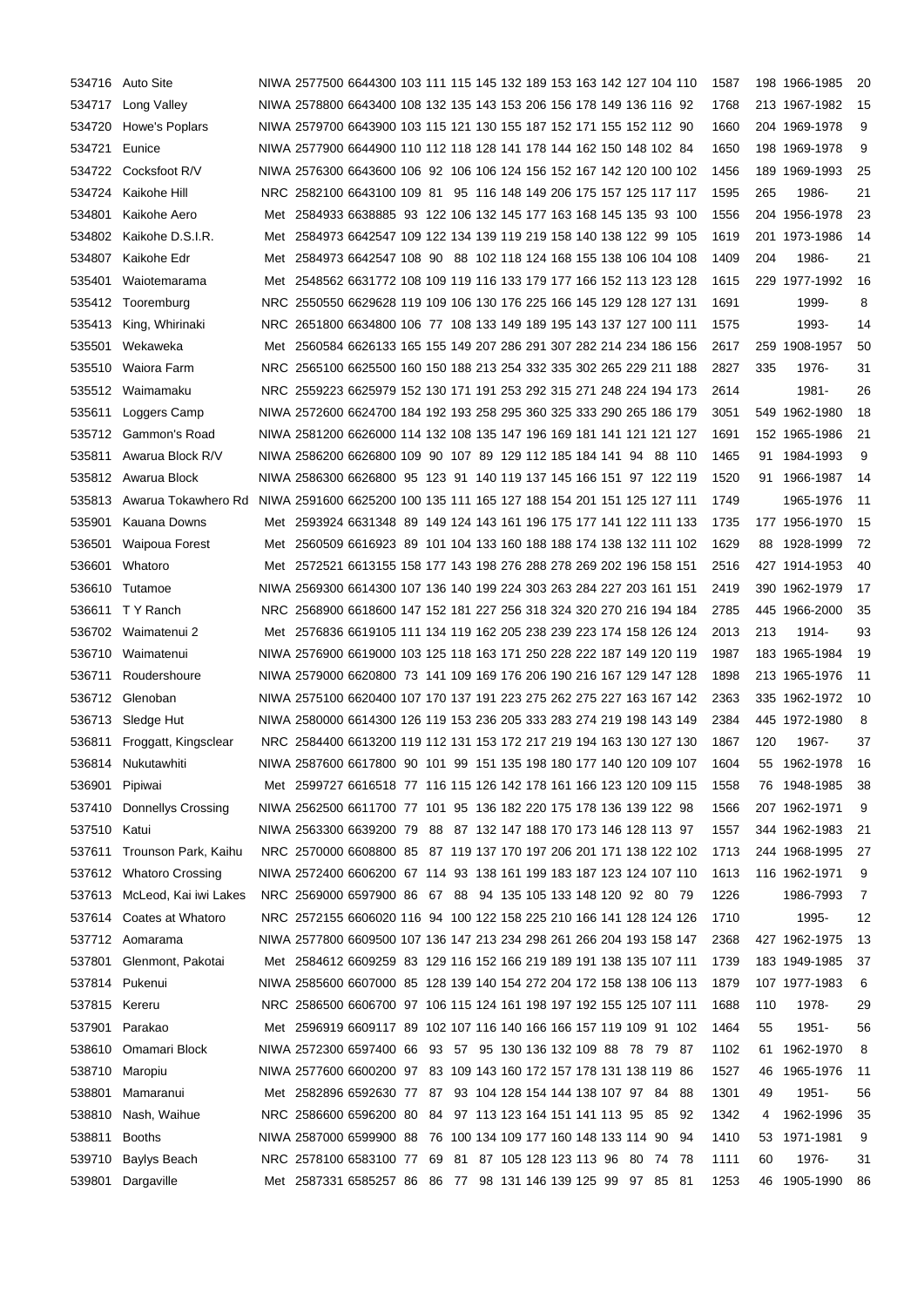| 539802       | Dargaville                                                                          |  | Met 2585776 6583387 68 80 85 98 124 146 136 123 101 97 77            |  |  |  |  |  | -82  | 1218 | 15  | 1943-1999     | 57  |
|--------------|-------------------------------------------------------------------------------------|--|----------------------------------------------------------------------|--|--|--|--|--|------|------|-----|---------------|-----|
| 539803       | Dargaville N.Z.E.D.                                                                 |  | Met 2590309 6585223 77 82 84 96 112 128 129 123 104 90 77            |  |  |  |  |  | -84  | 1196 |     | 14 1965-1988  | 24  |
| 539806       | Dargaville EWS                                                                      |  | Met 2587531 6585282 88 45 55 93 99 122 155 105 62 70 94              |  |  |  |  |  | -79  | 1067 | 46  | 1997-         | 10  |
| 539807       | Dargaville 2 EWS                                                                    |  | Met 2587531 6585282 55 85 65 70 145 170 94 64 83 108 62 67           |  |  |  |  |  |      | 1068 | 46  | 2003-         | 4   |
| 539811       | Dargaville County                                                                   |  | NRC 2588400 6584300 85 74 92 89 117 115 132 131 110 78 60 92         |  |  |  |  |  |      | 1166 |     | 1981-1989     | 8   |
| 539910       | Hoanga                                                                              |  | NRC 2594000 6588100 82 89 78 113 117 169 147 145 118 110 97 85       |  |  |  |  |  |      | 1380 | 1   | 1965-1987     | 19  |
| 541001       | Purerua Aws                                                                         |  | Met 2603555 6675475 69 55 102 80 118 108 118 147 101 88 63           |  |  |  |  |  | - 78 | 1127 | 82  | 1983-         | 24  |
| 541301       | Cape Brett lighthouse                                                               |  | Met 2632390 6668888 69 77 77 106 112 124 120 119 82 82 70            |  |  |  |  |  | -64  | 1101 | 40  | 1934-1978     | 45  |
| 542001       | Waitangi Forest                                                                     |  | Met 2607928 6660800 76 110 116 118 102 186 163 156 130 100 85        |  |  |  |  |  | -81  | 1417 | 55  | 1963-1986     | 24  |
| 542010       | <b>Wakelins Block</b>                                                               |  | NRC 2606500 6657800 106 95 120 112 125 178 177 159 139 112 97 98     |  |  |  |  |  |      | 1518 | 31  | 1979-         | 28  |
| 542101       | Russell                                                                             |  | Met 2613935 6660718 95 98 106 122 149 161 166 159 121 99 86          |  |  |  |  |  | -89  | 1451 | 2   | 1919-         | 88  |
| 543001       | Kawakawa WTP                                                                        |  | Met 2607731 6646044 100 106 105 124 156 170 170 158 125 109 88       |  |  |  |  |  | -95  | 1506 | 8   | 1918-         | 89  |
| 543010       | McDonald Rd, Waitangi NRC 2604509 6651733 99 57 92 96 110 124 175 140 153 107 84 94 |  |                                                                      |  |  |  |  |  |      | 1358 | 91  | 1986-         | 15  |
| 543012       | Whangae                                                                             |  | NRC 2604700 6649700 114 97 127 133 144 148 193 145 144 115 98 101    |  |  |  |  |  |      | 1559 | 180 | 1981-         | 26  |
| 543110 Opua  |                                                                                     |  | NRC 2612300 6652400 99 78 91 120 135 162 189 136 130 109 89 118      |  |  |  |  |  |      | 1456 | 45  | 1993-         | 14  |
| 543310       | <b>Russell State Forest</b>                                                         |  | NIWA 2629900 6646600 104 124 124 135 118 230 191 156 138 140 109 83  |  |  |  |  |  |      | 1689 | 15  | 1973-1986     | 13  |
| 543311       | Murphy                                                                              |  | NRC 2632800 6644700 106 106 118 143 164 172 193 152 131 118 102 125  |  |  |  |  |  |      | 1630 | 3   | 1993-         | 14  |
| 544002       | Opahi Stn, Motatau                                                                  |  | Met 2603045 6635008 80 117 109 132 143 161 148 166 129 114 93 107    |  |  |  |  |  |      | 1506 | 58  | 1948-1977     | 30  |
| 544101 Towai |                                                                                     |  | Met 2613572 6634867 98 99 132 160 135 182 180 189 136 130 90 103     |  |  |  |  |  |      | 1627 |     | 122 1958-1981 | 24  |
| 544110       | Coynes                                                                              |  | NIWA 2620500 6636500 76 195 163 194 141 243 149 221 173 173 102 87   |  |  |  |  |  |      | 1866 |     | 137 1969-1975 | 6   |
| 544210       | Reeds                                                                               |  | NIWA 2627700 6636800 105 223 219 284 202 377 268 343 197 175 161 125 |  |  |  |  |  |      | 2767 |     | 244 1967-1975 | 8   |
| 544211       | Hills                                                                               |  | NIWA 2624300 6638200 134 257 242 267 204 286 226 293 155 152 122 144 |  |  |  |  |  |      | 2515 |     | 396 1964-1972 | 8   |
| 544310       | Teal Bay                                                                            |  | NIWA 2634700 6639300 86 169 178 119 150 223 172 160 140 115 93 91    |  |  |  |  |  |      | 1705 | 4   | 1979-1986     | 8   |
| 544311       | Peach Orchard Rd                                                                    |  | NRC 2628600 6635100 155 153 189 186 208 230 271 235 208 167 151 155  |  |  |  |  |  |      | 2308 | 120 | 1982-         | 25  |
| 545013       | Motatau at Okaroro                                                                  |  | NRC 2604054 6630730 104 92 103 118 150 146 184 142 134 113 91 127    |  |  |  |  |  |      | 1504 |     | 1995-         | 12  |
| 545111       | Dawson, Needhams                                                                    |  | NRC 2615000 6632800 117 106 128 121 130 167 184 163 135 114 96 107   |  |  |  |  |  |      | 1568 | 120 | 1978-         | 29  |
| 545201       | Puhipuhi Auto                                                                       |  | NRC 2626500 6632000 126 145 165 167 201 215 234 212 165 143 120 117  |  |  |  |  |  |      | 2010 | 215 | 1905-         | 102 |
| 545210       | Forsythe Rd                                                                         |  | NIWA 2621000 6624600 92 117 114 131 120 208 161 185 143 132 99 86    |  |  |  |  |  |      | 1592 |     | 100 1968-1982 | 14  |
| 545212       | Waiotu                                                                              |  | NRC 2622300 6632500 100 166 176 172 147 233 198 209 166 158 121 106  |  |  |  |  |  |      | 1917 |     | 12 1965-1988  | 23  |
| 545213       | Morgan                                                                              |  | NRC 2619700 6630300 119 99 130 119 130 170 185 166 148 121 104 101   |  |  |  |  |  |      | 1592 | 122 | 1974          | 33  |
|              | 545310 Opuawhanga                                                                   |  | NRC 2633500 6631300 123 134 170 173 153 234 220 201 168 147 133 111  |  |  |  |  |  |      | 1967 | 107 | 1968-         | 39  |
|              | 545311 Maureen's                                                                    |  | NIWA 2635400 6625400 108 117 173 161 128 274 199 207 139 168 103 77  |  |  |  |  |  |      | 1851 |     | 121 1970-1981 | 21  |
|              | 545312 Dandelion                                                                    |  | NRC 2628600 6632400 145 131 162 178 219 222 271 186 173 145 144 166  |  |  |  |  |  |      | 2142 | 190 | 1995-         | 12  |
| 545411       | Thomas                                                                              |  | NIWA 2641700 6622800 119 97 163 174 160 240 196 206 161 163 108 71   |  |  |  |  |  |      | 1859 |     | 186 1968-1978 | 10  |
| 545412       | Taihoa                                                                              |  | NIWA 2641900 6623900 139 145 213 136 139 214 165 183 168 157 142 94  |  |  |  |  |  |      | 1867 |     | 146 1979-1991 | 12  |
| 545413       | <b>Baileys</b>                                                                      |  | NIWA 2639200 6624200 110 191 219 147 123 280 177 172 149 183 149 102 |  |  |  |  |  |      | 1888 |     | 183 1979-1985 | 6   |
| 545501       | Matapouri                                                                           |  | Met 2646712 6625017 84 81 117 123 119 158 146 144 115 93 90 78       |  |  |  |  |  |      | 1348 | 3   | 1967-         | 40  |
| 546001       | Puketurua                                                                           |  | Met 2608758 6614513 59 107 95 134 114 166 126 155 118 96 102 106     |  |  |  |  |  |      | 1392 |     | 101 1965-1975 | 11  |
| 546030       | Pukewaenga                                                                          |  | NIWA 2584000 6613800 79 101 101 117 103 166 144 149 115 97 91 109    |  |  |  |  |  |      | 1371 | 71  | 1964-1985     | 20  |
| 546031       | Pukeiti                                                                             |  | NIWA 2583000 6613400 81 103 100 135 118 181 149 160 123 101 102 111  |  |  |  |  |  |      | 1441 |     | 111 1965-1980 | 15  |
| 546032       | Woolshed                                                                            |  | NIWA 2589000 6614000 81 100 89 154 124 177 134 162 142 108 108 113   |  |  |  |  |  |      | 1502 |     | 122 1965-1976 | 11  |
| 546103       | Ruatangata                                                                          |  | Met 2617840 6616273 112 117 122 138 179 164 184 167 130 123 98 104   |  |  |  |  |  |      | 1643 |     | 183 1905-1962 | 58  |
| 546111       | Rarewa                                                                              |  | NIWA 2616300 6617100 85 92 102 137 115 206 144 156 121 136 92 96     |  |  |  |  |  |      | 1441 | 91  | 1968-1981     | 13  |
| 546202       | Hikurangi                                                                           |  | Met 2626953 6619798 92 121 152 146 142 184 191 166 147 123 101 109   |  |  |  |  |  |      | 1682 |     | 80 1956-1999  | 44  |
| 546203       | Ruatangata No 2                                                                     |  | Met 2620891 6614341 96 111 115 127 129 161 175 164 136 111 98 104    |  |  |  |  |  |      | 1527 | 152 | 1963-         | 44  |
| 546210       | Matarau 2                                                                           |  | NIWA 2621400 6617600 87 107 118 155 129 205 156 174 137 129 99 95    |  |  |  |  |  |      | 1588 |     | 155 1966-1981 | 15  |
| 546211       | Tanekaha                                                                            |  | NIWA 2619800 6621900 46 143 123 188 129 193 155 166 121 104 99 113   |  |  |  |  |  |      | 1339 | 91  | 1966-1974     | 8   |
| 546212       | Jordan Valley                                                                       |  | NRC 2621700 6621400 98 98 114 128 121 171 177 166 137 116 99 101     |  |  |  |  |  |      | 1526 | 107 | 1967-         | 40  |
| 546216       | Okarika Auto                                                                        |  | NRC 2616505 6620237 86 86 87 100 117 154 165 138 135 83 91 82        |  |  |  |  |  |      | 1324 | 106 | 1977-         | 30  |
| 546218       | Cathcart, Wairua                                                                    |  | NRC 2617729 6616274 99 107 123 105 145 138 196 144 121 108 101 102   |  |  |  |  |  |      | 1489 |     | 1990-         | 17  |
| 546301       | Glenbervie Auto                                                                     |  | NRC 2632545 6615246 109 136 167 151 164 198 190 189 154 137 116 115  |  |  |  |  |  |      | 1826 | 100 | 1947-         | 60  |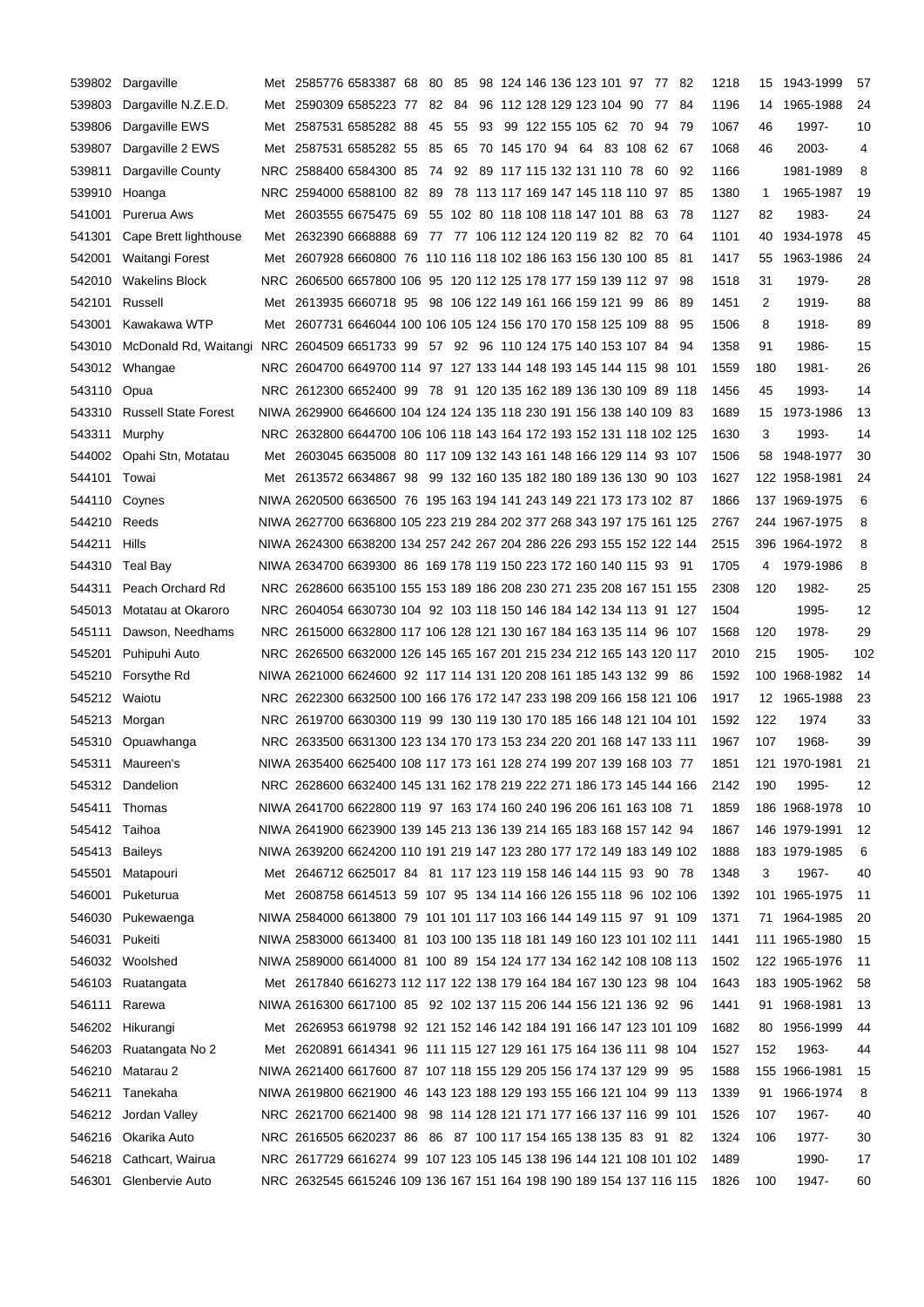|        | 546310 Totara Rock                                                                      | NIWA 2643400 6616800 78 145 185 128 128 233 194 172 150 125 116 116  |  |  |  |  |  |  |      | 1843 |     | 100 1976-1986 | 10 |
|--------|-----------------------------------------------------------------------------------------|----------------------------------------------------------------------|--|--|--|--|--|--|------|------|-----|---------------|----|
| 546311 | Whangarei Falls                                                                         | NIWA 2630900 6611800 96 149 161 124 137 228 157 171 144 133 84 122   |  |  |  |  |  |  |      | 1803 |     | 100 1978-1986 | 8  |
| 546315 | Hansen                                                                                  | NRC 2631800 6612700 115 89 135 122 137 155 206 166 153 107 118 110   |  |  |  |  |  |  |      | 1613 | 80  | 1987-         | 20 |
| 546316 | <b>Batt</b>                                                                             | NRC 2637100 6615800 129 99 155 129 154 171 220 170 151 124 131 123   |  |  |  |  |  |  |      | 1756 | 85  | 1987-         | 20 |
| 546411 | Sands                                                                                   | NIWA 2642600 6621100 98 124 167 177 152 259 189 188 151 150 119 84   |  |  |  |  |  |  |      | 1843 |     | 151 1966-1984 | 18 |
|        | 546412 Ferguson                                                                         | NRC 2641900 6619800 116 128 162 155 165 219 203 191 158 139 122 103  |  |  |  |  |  |  |      | 1861 | 137 | 1968-         | 39 |
| 546413 | Noble Todd                                                                              | NIWA 2640100 6622800 105 144 191 166 149 250 173 196 157 152 119 88  |  |  |  |  |  |  |      | 1876 |     | 155 1968-1988 | 20 |
| 546414 | Dugmores                                                                                | NIWA 2640000 6621700 118 105 160 177 154 241 191 192 153 165 99 68   |  |  |  |  |  |  |      | 1828 |     | 158 1968-1978 | 10 |
| 546415 | Lookout                                                                                 | NIWA 2637900 6622100 134 110 167 188 167 260 197 210 157 182 108 80  |  |  |  |  |  |  |      | 1960 |     | 290 1968-1978 | 10 |
| 546416 | Polerain, Ngunguru                                                                      | NRC 2640430 6621278 131 117 136 149 168 192 242 197 157 123 137 140  |  |  |  |  |  |  |      | 1889 | 150 | 1987-         | 20 |
| 546510 | Broughtons, Riponui                                                                     | NRC 2611800 6620200 98 92 115 118 111 173 155 160 146 110 91 107     |  |  |  |  |  |  |      | 1482 | 10  | 1969-1998     | 29 |
| 546511 | Whangaumu Bay                                                                           | NRC 2649500 6617300 141 87 143 103 127 120 128 173 154 95 98         |  |  |  |  |  |  | - 79 | 1404 | 8   | 1985-1990     | 6  |
| 546512 | Lambly                                                                                  | NRC 2649200 6617300 90 92 110 105 126 141 172 139 98 97 83 109       |  |  |  |  |  |  |      | 1362 | 5   | 1993-         | 14 |
| 547001 | Wairua Falls                                                                            | Met 2607161 6603437 92 94 94 112 136 149 152 138 112 101 90          |  |  |  |  |  |  | 91   | 1356 | 15  | 1916-1995     | 80 |
| 547002 | Titoki                                                                                  | Met 2607235 6608985 88 90 93 104 112 137 145 138 114 93 81           |  |  |  |  |  |  | -93  | 1288 | 28  | 1967-         | 40 |
| 547112 | <b>Totara Grove</b>                                                                     | NIWA 2616700 6603800 96 103 120 115 99 192 157 149 136 128 91 98     |  |  |  |  |  |  |      | 1503 |     | 143 1973-1985 | 12 |
|        | Rosehill                                                                                |                                                                      |  |  |  |  |  |  |      |      |     |               |    |
| 547113 |                                                                                         | NIWA 2618100 6607600 86 156 136 98 102 186 142 138 125 120 99 123    |  |  |  |  |  |  |      | 1509 |     | 120 1979-1986 | 7  |
| 547201 | Maungatapere                                                                            | Met 2619216 6605154 99 131 134 132 151 170 167 176 138 118 111 106   |  |  |  |  |  |  |      | 1632 |     | 122 1948-1989 | 41 |
|        | 547212 Kokopu Block Rd                                                                  | NIWA 2618400 6607700 84 134 113 107 108 184 145 141 124 110 85 105   |  |  |  |  |  |  |      | 1503 |     | 115 1977-1986 | 7  |
| 547214 | <b>Totara Place</b>                                                                     | NIWA 2628000 6605600 103 97 124 108 127 152 173 148 132 108 88 95    |  |  |  |  |  |  |      | 1455 | 61  | 1978-         | 29 |
| 547215 | Maungatapere                                                                            | NIWA 2619200 6602900 86 137 133 116 116 199 189 153 139 118 89 113   |  |  |  |  |  |  |      | 1632 |     | 170 1976-1986 | 10 |
| 547219 | Cemetery Rd                                                                             | NRC 2623500 6604600 121 110 131 125 135 154 175 160 139 117 104 111  |  |  |  |  |  |  |      | 1582 | 120 | 1979-         | 28 |
| 547220 | Te Hihi                                                                                 | NRC 2625200 6606500 142 91 128 148 134 179 210 169 150 115 118 110   |  |  |  |  |  |  |      | 1694 | 168 | 1988          | 19 |
| 547222 | Lynwood Farm                                                                            | NRC 2623700 6605700 111 124 147 135 137 177 172 186 155 131 110 107  |  |  |  |  |  |  |      | 1701 |     | 1967-1993     | 26 |
| 547223 | Redwood                                                                                 | NRC 2619200 6602900 115 99 117 118 146 162 183 159 142 105 99 106    |  |  |  |  |  |  |      | 1551 | 160 | 1983-         | 24 |
| 547224 | McIntosh, Otaika Valley NRC 2626529 6600580 94 91 111 111 139 154 166 141 120 94 88 110 |                                                                      |  |  |  |  |  |  |      | 1419 |     | 1995-         | 12 |
| 547225 | <b>Whatitiri at Coopers</b>                                                             | NRC 2616521 6603080 140 91 108 132 172 159 202 159 120 109 119 119   |  |  |  |  |  |  |      | 1630 |     | 1998-         | 9  |
| 547302 | Whangarei                                                                               | Met 2632814 6606831 103 117 123 136 181 170 195 175 130 119 94 92    |  |  |  |  |  |  |      | 1639 | 37  | 1909-1967     | 58 |
| 547303 | Whangarei Aero                                                                          | Met 2634290 6603033 81 119 128 131 139 167 162 154 125 113 90        |  |  |  |  |  |  | 94   | 1501 | 37  | 1943-1988     | 45 |
| 547304 | Whangarei Hospital                                                                      | Met 2628291 6606903 97 106 135 132 121 186 162 162 133 132 88        |  |  |  |  |  |  | -89  | 1533 | 29  | 1970-1988     | 19 |
| 547305 | Whau Valley                                                                             | Met 2628349 6610564 112 104 146 134 126 175 177 178 156 137 101 97   |  |  |  |  |  |  |      | 1650 |     | 152 1970-1993 | 24 |
|        | 547307 Whangarei Aero AWS                                                               | Met 2634290 6603033 83 73 103 92 106 137 159 115 111 90 93           |  |  |  |  |  |  | 93   | 1255 | 37  | 1992-         | 15 |
|        | 547312 Waitangi Rd                                                                      | NIWA 2632700 6616300 148 161 174 124 146 212 214 212 168 129 128 127 |  |  |  |  |  |  |      | 2030 |     | 180 1977-1990 | 13 |
| 547315 | Kaka St                                                                                 | NRC 2630200 6606700 99 91 134 77 110 121 161 187 152 105 73 104      |  |  |  |  |  |  |      | 1472 |     | 180 1983-1993 | 10 |
| 547316 | Steele                                                                                  | NRC 2632200 6606700 130 96 138 100 124 112 177 190 168 103 93 99     |  |  |  |  |  |  |      | 1498 |     | 1984-1995     | 11 |
| 547338 | Robert St, Whangarei                                                                    | NRC 2630500 6607500 83 61 115 113 96 141 193 136 121 93 95 81        |  |  |  |  |  |  |      | 1321 | 5   | 1989-         |    |
| 547402 | Waiparera                                                                               | Met 2643430 6608427 73 116 127 156 128 189 163 189 133 87 97 89      |  |  |  |  |  |  |      | 1571 | 91  | 1965-1976     | 9  |
| 547411 | Parua Bay                                                                               | NRC 2642100 6602500 98 83 136 113 128 151 180 160 134 103 101 105    |  |  |  |  |  |  |      | 1492 | 20  | 1986-         | 21 |
| 547412 | Massey                                                                                  | NRC 2643600 6606100 83 94 126 103 130 156 184 134 136 90 96          |  |  |  |  |  |  | -96  | 1428 | 20  | 1992-         | 15 |
| 547510 | Greenstone Downs                                                                        | NIWA 2649300 6603600 107 65 87 121 109 234 140 111 111 107 99        |  |  |  |  |  |  | -51  | 1475 | 40  | 1973-1981     | 8  |
| 547511 | <b>Bishells</b>                                                                         | NIWA 2651000 6607600 76 141 114 107 91 177 100 103 119 96 71 88      |  |  |  |  |  |  |      | 1257 | 2   | 1979-1986     | 7  |
| 547512 | Taiharuru                                                                               | NRC 2651000 6606600 90 69 85 89 89 131 146 187 111 81 84             |  |  |  |  |  |  | -80  | 1242 | 5   | 1988          | 19 |
| 548101 | Tangihua                                                                                | Met 2611581 6596052 98 110 105 118 127 159 159 153 127 111 105 97    |  |  |  |  |  |  |      | 1462 | 84  | 1958-1992     | 35 |
| 548201 | Mangapai                                                                                | Met 2626580 6595831 94 82 113 101 114 149 156 138 121 98 96          |  |  |  |  |  |  | - 94 | 1356 | 27  | 1970-         | 37 |
| 548210 | Palmer                                                                                  | NRC 2625400 6596000 96 54 91 100 96 138 173 134 120 89 101 87        |  |  |  |  |  |  |      | 1287 | 85  | 1988-         | 12 |
| 548211 | Jones                                                                                   | NRC 2626300 6595200 105 84 119 123 115 169 177 151 137 113 110 104   |  |  |  |  |  |  |      | 1513 | 100 | 1972-         | 28 |
| 548212 | NZRC at Marsden Pt                                                                      | NRC 2645324 6594563 94 74 104 81 102 126 145 126 112 74 84 82        |  |  |  |  |  |  |      | 1204 |     | 1986-         | 21 |
| 548213 | Ruakaka at Fosters                                                                      | NRC 2642872 6589987 96 96 93 100 167 140 157 137 97 107 78 105       |  |  |  |  |  |  |      | 1373 |     | 2000-         | 7  |
| 548310 | Whittle                                                                                 | NRC 2629500 6591400 93 91 111 115 125 163 158 153 123 110 105 106    |  |  |  |  |  |  |      | 1453 | 137 | 1964          | 43 |
| 548311 | Sloanes                                                                                 | NRC 2633700 6590100 85 87 114 115 128 196 149 150 107 133 101 90     |  |  |  |  |  |  |      | 1455 | 3   | 1969-1984     | 15 |
| 548313 | Cotton                                                                                  | NRC 2628800 6590900 102 107 148 122 112 182 180 161 123 119 111 128  |  |  |  |  |  |  |      | 1594 |     | 1976-1988     | 12 |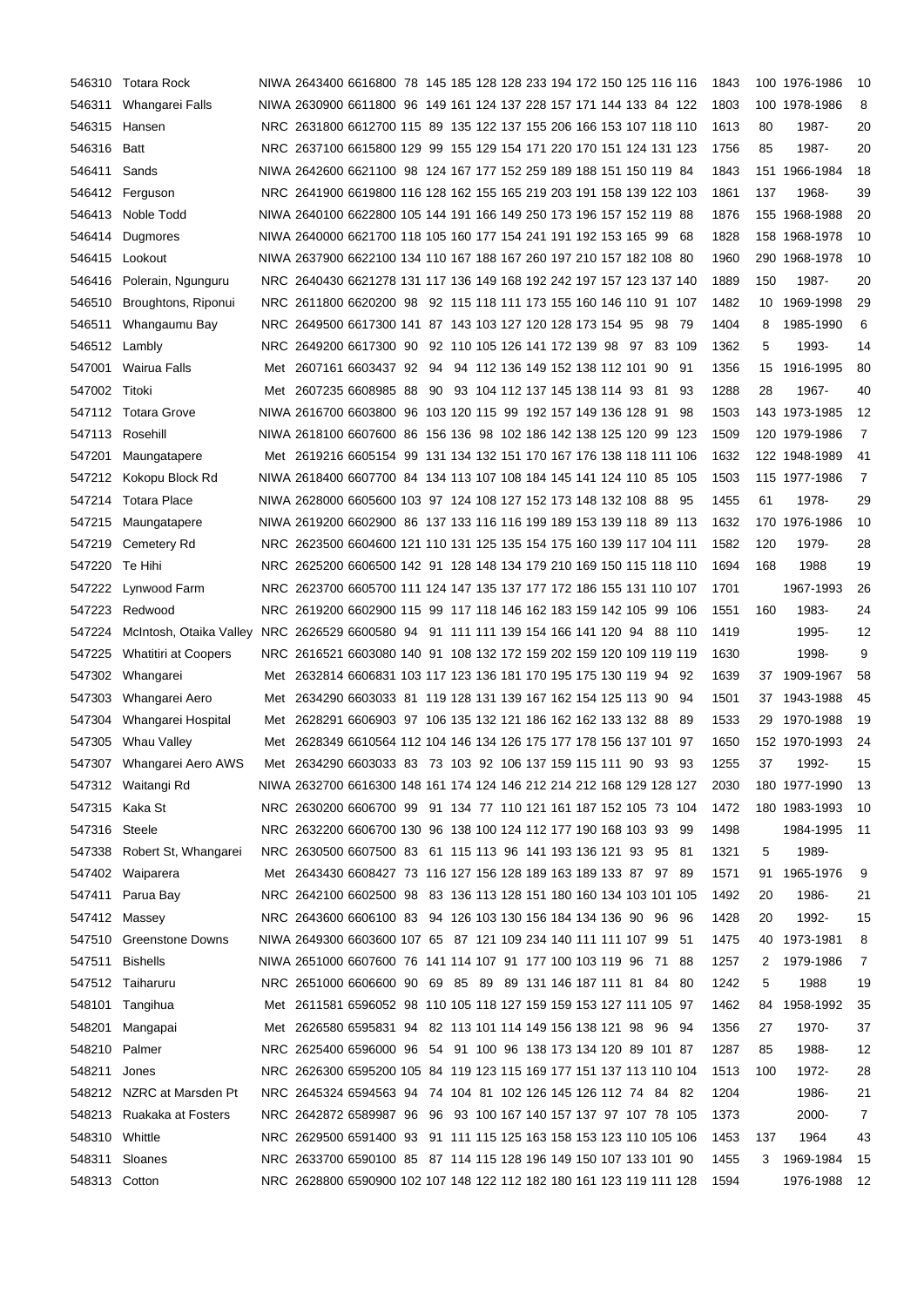|              | 548402 Marsden Power Stn |  | Met 2643109 6590009 104 80 117 122 106 176 140 138 119 102 87 90    |      |  |                                       |  |  |     |      | 1393 | 3   | 1970-1990     | 21             |
|--------------|--------------------------|--|---------------------------------------------------------------------|------|--|---------------------------------------|--|--|-----|------|------|-----|---------------|----------------|
| 548410       | Prescott                 |  | NRC 2638600 6587200 100 68 124 97 117 143 170 150 142 124 103 100   |      |  |                                       |  |  |     |      | 1452 | 27  | 1980-         | 20             |
| 548411       | Prescotts weir           |  | NIWA 2638500 6588300 66 47 109 85 90 160 181 127 129 87 70 85       |      |  |                                       |  |  |     |      | 1230 | 35  | 1992-         | 8              |
| 548510       | Taurikura                |  | NIWA 2648300 6596100 61 98 120 165 133 174 156 172 109 77 89        |      |  |                                       |  |  |     | -83  | 1476 | 30  | 1965-1975     | 10             |
| 548511       | Darch Point              |  | NIWA 2645600 6596800 87 155 123 123 105 162 120 140 127 102 78 106  |      |  |                                       |  |  |     |      | 1505 | 8   | 1980-1986     | $\overline{7}$ |
| 549010       | Monymusk                 |  | NRC 2604900 6578000 92 76 90 96 119 142 152 133 110 98 88 102       |      |  |                                       |  |  |     |      | 1298 | 20  | 1976          | 31             |
| 549011       | Omana Bull               |  | NRC 2596000 6586400 82 84 102 98 107 132 156 139 123 100 86 91      |      |  |                                       |  |  |     |      | 1292 |     | 1981-1998     | 17             |
| 549110       | Manganui Bull            |  | NRC 2613600 6581900 93 63 94 116 101 153 177 114 110 82 83          |      |  |                                       |  |  |     | - 89 | 1327 | 80  | 1993-         | $\overline{7}$ |
| 549201       | Waikiekie                |  | Met 2623401 6582895 92 115 120 122 147 172 161 163 131 122 113 111  |      |  |                                       |  |  |     |      | 1568 |     | 107 1956-1977 | 22             |
| 549211       | Keay                     |  | NRC 2626900 6579700 107 86 115 115 131 165 165 154 136 112 107 107  |      |  |                                       |  |  |     |      | 1500 | 40  | 1970-         | 37             |
| 549310       | Taipuha Settlement       |  | NRC 2627900 6577900 99 93 125 136 125 162 147 164 124 112 110 110   |      |  |                                       |  |  |     |      | 1515 | 6   | 1963-1993     | 30             |
| 549311       | Carters                  |  | NIWA 2631400 6587800 68 87 166 190 158 213 128 163 114 117 116 121  |      |  |                                       |  |  |     |      | 1675 |     | 152 1967-1975 | 8              |
| 549402       | Apple Cross, Waipu       |  | Met 2636966 6584565 96 110 130 146 156 185 163 172 138 121 104 124  |      |  |                                       |  |  |     |      | 1664 | 27  | 1954-1977     | 24             |
| 630901       | Arapohue                 |  | Met 2594733 6577735 78 79 81 98 116 137 132 119 102 95 81 84        |      |  |                                       |  |  |     |      | 1202 | 61  | 1955-         | 52             |
| 640010       | Naumai                   |  | NIWA 2615000 6570800 80 66 94 121 109 161 138 126 115 105 88 74     |      |  |                                       |  |  |     |      | 1291 | 30  | 1970-1983     | 13             |
| 640201       | Taipuha                  |  | Met 2626292 6577302 91 116 105 124 145 162 138 169 114 127 112 101  |      |  |                                       |  |  |     |      | 1543 | 18  | 1948-1977     | 30             |
| 640310       | Finlayson Brook          |  | NRC 2634200 6574700 108 90 137 111 136 149 173 171 147 124 104 120  |      |  |                                       |  |  |     |      | 1576 | 3   | 1981-1996     | 25             |
| 640411       | Glenmohr Rd              |  | NRC 2639700 6572400 90 90 115 120 126 171 161 157 127 111 103 98    |      |  |                                       |  |  |     |      | 1469 | 61  | 1969-         | 38             |
| 640436       | Brynderwyn Auto          |  | NRC 2638300 6571800 87 82 101 98 125 151 157 151 125 108 100 99     |      |  |                                       |  |  |     |      | 1384 | 92  | 1981-         | 26             |
| 640501       | <b>Waipu Cove</b>        |  | Met 2645792 6573314 81 83 103 103 117 152 144 136 107 97 93         |      |  |                                       |  |  |     | 93   | 1309 | 61  | 1948-         | 59             |
| 641001       | Ruawai                   |  | Met 2602141 6564659 69 84 84 100 117 147 132 126 93 93              |      |  |                                       |  |  | 86  | 84   | 1210 | 5   | 1946-1985     | 40             |
| 641102       | Claren Brae, Ruawai      |  | Met 2611120 6562763 83 66 88 98 118 134 151 127 105 95              |      |  |                                       |  |  | -85 | -80  | 1230 | 70  | 1968-         | 39             |
| 641201       | Paparoa 1                |  | Met 2623148 6566251 91 100 96 112 135 157 149 153 107 105 115 96    |      |  |                                       |  |  |     |      | 1416 | 30  | 1938-1970     | 33             |
| 641203       | Paparoa 2                |  | Met 2621617 6566274 86                                              | - 55 |  | 95 102 113 140 142 147 111 98 84      |  |  |     | -88  | 1238 | 28  | 1971-1994     | 24             |
| 641210       | Higgins (Paparoa)        |  | NRC 2621700 6566100 90 67 111 114 124 163 190 146 129 110 96 100    |      |  |                                       |  |  |     |      | 1440 | 10  | 1991-         | 16             |
| 641302       | Melford, Maungaturoto    |  | Met 2633562 6558651 85 93 111 109 132 156 147 158 123 106 98 100    |      |  |                                       |  |  |     |      | 1417 | 17  | 1952-1997     | 46             |
| 641310       | Nthld Dairy Co           |  | NRC 2634300 6565500 80 85 92 102 139 164 186 126 126 109 93 103     |      |  |                                       |  |  |     |      | 1405 | 20  | 1992-         | 15             |
| 641410       | <b>Topuni Saunders</b>   |  | NIWA 2641600 6555900 102 116 117 105 109 179 147 133 120 106 87 116 |      |  |                                       |  |  |     |      | 1421 |     | 1977-1987     | 10             |
| 641413       | Hakaru                   |  | NRC 2644400 6561300 104 80 114 106 117 146 162 147 134 106 113 111  |      |  |                                       |  |  |     |      | 1440 | 100 | 1980-         | 27             |
| 641501       | Mangawhai                |  | Met 2651625 6562109 75 80 83 100 115 148 134 123 96 91 80 74        |      |  |                                       |  |  |     |      | 1203 | 4   | 1917-1990     | 74             |
| 641511       | Tara                     |  | NRC 2647406 6564719 91 100 117 139 142 190 179 167 130 122 115 106  |      |  |                                       |  |  |     |      | 1598 | 90  | 1946-         | 61             |
| 642102 Pouto |                          |  | Met 2609363 6546139 86 83 103 125 118 105 119 135 105 87 63         |      |  |                                       |  |  |     | -89  | 1217 | 97  | 1980-1987     | 8              |
| 642201       | Pukehau                  |  | Met 2622979 6555155 76 72 91 88 109 134 128 125 103 90 83           |      |  |                                       |  |  |     | 88   | 1187 | 61  | 1955-         | 52             |
| 642401       | Topuni                   |  | Met 2640966 6554863 90                                              |      |  | 87 105 115 130 151 138 153 114 103 94 |  |  |     | 99   | 1386 | 63  | 1948-1992     | 45             |
|              | 643112 Rotokawau         |  | NRC 2614500 6539700 60 44 66 64 91 103 123 94 96 63 74 78           |      |  |                                       |  |  |     |      | 986  | 3   | 1976-1990     | 8              |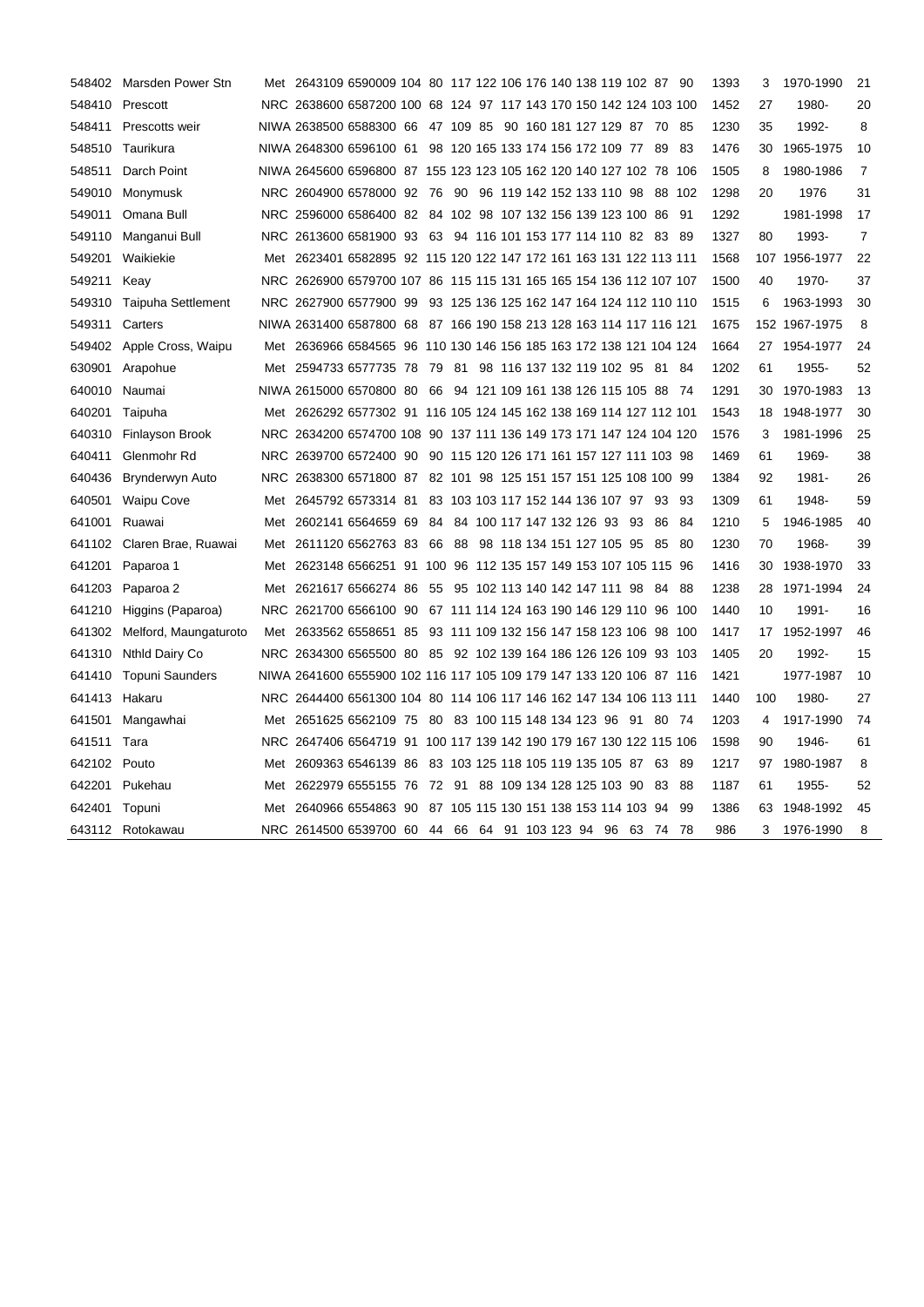## **Appendix B: Flow statistics for Northland rivers**

Table 16: Flow statistics from various flow stations in Northland

| <b>Site</b><br>number | <b>River</b>       | Area<br>(km2) | <b>Authority</b> | <b>Min flow</b><br>(1/s) | <b>Median</b><br>flow $(1/s)$ | <b>Mean</b><br>flow $(1/s)$ | <b>Max flow</b><br>(m3/s) | <b>Annual</b><br>flood<br>(m3/s) | <b>Years of</b><br>record | Data start |
|-----------------------|--------------------|---------------|------------------|--------------------------|-------------------------------|-----------------------------|---------------------------|----------------------------------|---------------------------|------------|
| 802                   | Selwyn Swamp       | 1.74          | <b>NRC</b>       | $\overline{2}$           | 16                            | 31                          | $\mathbf{3}$              | $1.2$                            | 42                        | 1965       |
| 1316                  | Awanui             | 222           | <b>NIWA</b>      | 322                      | 2801                          | 6093                        | 251                       | 149                              | 49                        | 1958       |
| 1903                  | Oruru              | 79            | <b>NIWA</b>      | 369                      | 1342                          | 2273                        | 96                        | 64                               | 19                        | 1988       |
| 3412                  | Rangitane          | 21.4          | <b>NRC</b>       | 17                       | 439                           | 675                         | 47                        | 23                               | 30                        | 1977       |
| 3506                  | Maungaparerua      | 11.1          | <b>NIWA</b>      | 11.3                     | 200                           | 452                         | 89*                       | 47                               | 40                        | 1967       |
| 3722                  | Waitangi           | 302           | <b>NIWA</b>      | 204                      | 4088                          | 8035                        | 605                       | 227                              | 28                        | 1979       |
| 3819                  | Waiharakeke        | 229           | <b>NRC</b>       | 12                       | 2005                          | 5054                        | 188                       | 84                               | 40                        | 1967       |
| 4901                  | Ngunguru           | 12.5          | <b>NRC</b>       | 45                       | 207                           | 391                         | 114                       | 55                               | 38                        | 1969       |
| 5527                  | Waiarohia          | 18.6          | <b>NRC</b>       | 20                       | 152                           | 334                         | 98                        | 30                               | 28                        | 1979       |
| 5528                  | Raumanga           | 16.3          | <b>NRC</b>       | 48                       | 192                           | 330                         | 69                        | 24                               | 28                        | 1979       |
| 5901                  | Ruakaka (WDC Take) | 45.3          | <b>NRC</b>       | $0^\star$                | 231                           | 805                         | 87                        | 45                               | 23                        | 1984       |
| 6007                  | Waionehu           | 24.5          | <b>NRC</b>       | $\mathbf{1}$             | 165                           | 459                         | 29                        | 24                               | 25                        | 1982       |
| 6015                  | North              | 38.4          | <b>NRC</b>       | 48                       | 386                           | 902                         | 63                        | 39                               | 25                        | 1982       |
| 6016                  | Waihoihoi          | 25.1          | <b>NRC</b>       | 26                       | 266                           | 525                         | 33                        | 19                               | 23                        | 1984       |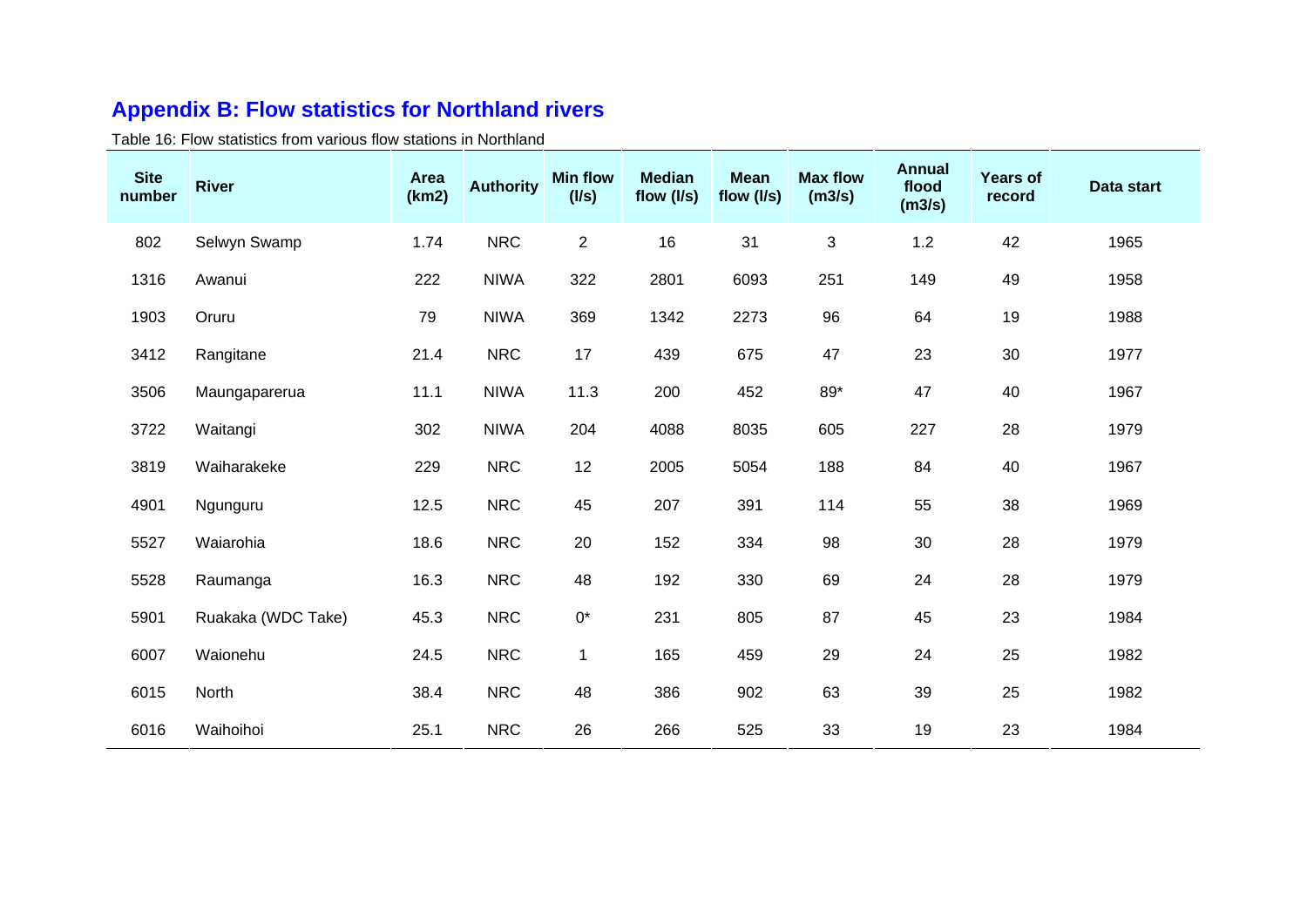| <b>Site</b><br>number | <b>River</b>              | Area<br>(km2) | <b>Authority</b> | <b>Min flow</b><br>(1/s) | <b>Median</b><br>flow $(1/s)$ | <b>Mean</b><br>flow $(1/s)$ | <b>Max flow</b><br>(m3/s) | <b>Annual</b><br>flood $(m3/s)$ | <b>Years of</b><br>record | Data start |
|-----------------------|---------------------------|---------------|------------------|--------------------------|-------------------------------|-----------------------------|---------------------------|---------------------------------|---------------------------|------------|
| 6018                  | Ahuroa (Braigh Flats)     | 57            | <b>NRC</b>       | 46                       | 560                           | 1241                        | 170                       | 72                              | 24                        | 1983       |
| 46611                 | Kaihu (Gorge)             | 116           | <b>NRC</b>       | 526                      | 2529                          | 4102                        | 395                       | 150                             | 37                        | 1970       |
| 46618                 | Mangakahia (Twin Bridges) | 246           | <b>NIWA</b>      | 968                      | 5005                          | 9607                        | 1080                      | 484                             | 47                        | 1960       |
| 46625                 | Hikurangi                 | 189           | <b>NRC</b>       | 104                      | 1759                          | 5268                        | 299                       | 238                             | 47                        | 1960       |
| 46626                 | Mangakahia (Titoki)       | 798           | <b>NRC</b>       | 1567                     | 13446                         | 26410                       | 949                       | 524                             | 24                        | 1983       |
| 46627                 | Waiotu                    | 125           | <b>NRC</b>       | 105                      | 1533                          | 4399                        | 159                       | 105                             | 20                        | 1987       |
| 46632                 | Whakapara                 | 162           | <b>NRC</b>       | 310                      | 2354                          | 5946                        | 582                       | 193                             | 51                        | 1956       |
| 46641                 | Waipao                    | 36.7          | <b>NRC</b>       | 59                       | 477                           | 672                         | 21                        | 13                              | 28                        | 1979       |
| 46644                 | Wairua (Purua Bridge)     | 544           | <b>NRC</b>       | 750                      | 7787                          | 18320                       | 313                       | 205                             | 47                        | 1960       |
| 46646                 | Mangere                   | 79            | <b>NRC</b>       | 46                       | 590                           | 1543                        | 91                        | 55                              | 24                        | 1983       |
| 46647                 | Wairua (Wairua Bridge)    | 707           | <b>NRC</b>       | 981                      | 11304                         | 20960                       | 483                       | 233                             | 46                        | 1961       |
| 46651                 | Manganui                  | 411           | <b>NRC</b>       | 77                       | 2841                          | 8836                        | 320                       | 168                             | 47                        | 1960       |
| 46674                 | Mangahahuru               | 20.5          | <b>NRC</b>       | 49                       | 320                           | 487                         | 19                        | 13                              | 39                        | 1968       |
| 47595                 | Punakitere                | 284.4         | <b>NRC</b>       | 369                      | 3254                          | 6613                        | 158                       | 153                             | 13                        | 1994       |
| 7804                  | Waipapa                   | 122           | <b>NIWA</b>      | 443                      | 2189                          | 4618                        | 470                       | 248                             | 32                        | 1975       |
| 1046651               | Opouteke                  | 105           | <b>NRC</b>       | 332                      | 2001                          | 3755                        | 507                       | 222                             | 23                        | 1984       |

#### Table 16 cont.: Flow statistics from various flow stations in Northland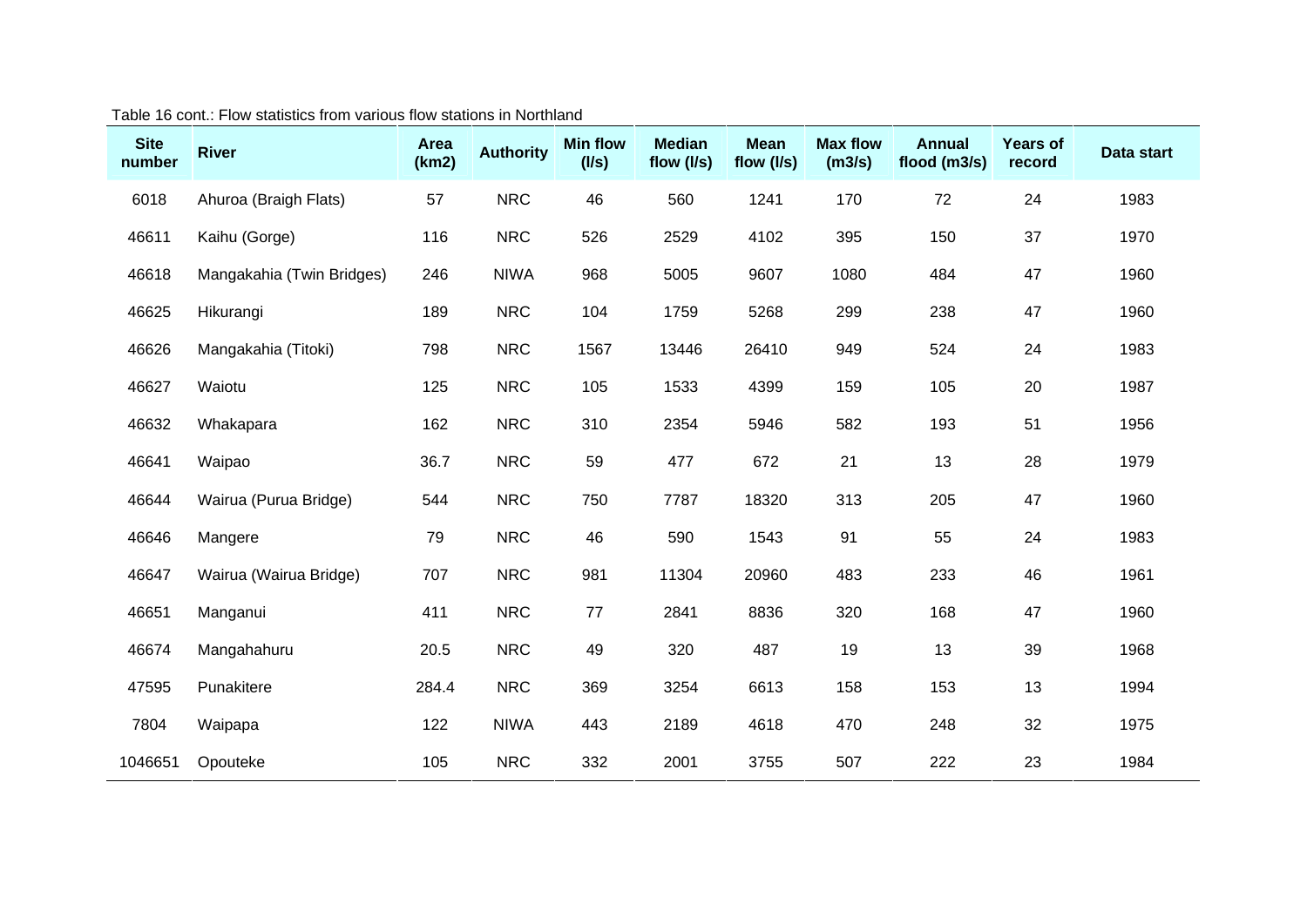## **Appendix C: Low flows for Northland rivers**

Table 17: Mean annual low flows (MALF) and design minimum low flows (DDF) in various Northland rivers

| <b>Site</b> | <b>River</b>              | Area<br>(km2) | <b>Authority</b> | <b>Data</b><br><b>Start</b> | MALF (1 day<br>average I/s) | 1 in 5 yr DDF,<br>(7 day min flow<br>I/s) |
|-------------|---------------------------|---------------|------------------|-----------------------------|-----------------------------|-------------------------------------------|
| 802         | Selwyn Swamp              | 1.74          | <b>NRC</b>       | 1965                        | $\overline{4}$              | 2.2                                       |
| 1316        | Awanui (Kaitaia)          | 222           | <b>NIWA</b>      | 1958                        | 557                         | 460                                       |
| 1903        | Oruru                     | 79            | <b>NIWA</b>      | 1988                        | 505                         | 434                                       |
| 3412        | Rangitane                 | 21.4          | <b>NRC</b>       | 1977                        | 84                          | 49                                        |
| 3506        | Maungaparerua             | 11.1          | <b>NIWA</b>      | 1967                        | 33                          | 23                                        |
| 3722        | Waitangi                  | 302           | <b>NIWA</b>      | 1979                        | 966                         | 552                                       |
| 3819        | Waiharakeke               | 229           | <b>NRC</b>       | 1967                        | 137                         | 46                                        |
| 4901        | Ngunguru                  | 12.5          | <b>NRC</b>       | 1987                        | 79                          | 61                                        |
| 5527        | Waiarohia                 | 18.6          | <b>NRC</b>       | 1984                        | 60                          | 38                                        |
| 5528        | Raumanga                  | 16.3          | <b>NRC</b>       | 1983                        | 77                          | 64                                        |
| 6007        | Waionehu                  | 24.5          | <b>NRC</b>       | 1969                        | 25                          | 13                                        |
| 6015        | North                     | 38.4          | <b>NRC</b>       | 1983                        | 100                         | 70                                        |
| 6016        | Waihoihoi                 | 25.1          | <b>NRC</b>       | 1979                        | 85                          | 57                                        |
| 6018        | Ahuroa                    | 57            | <b>NRC</b>       | 1979                        | 133                         | 94                                        |
| 46611       | Kaihu (Gorge)             | 116           | <b>NRC</b>       | 1983                        | 718                         | 609                                       |
| 46618       | Mangakahia (Twin Bridges) | 246           | <b>NIWA</b>      | 1960                        | 1451                        | 1171                                      |
| 46625       | Hikurangi                 | 189           | <b>NRC</b>       | 1968                        | 394                         | 261                                       |
| 46626       | Mangakahia (Titoki)       | 798           | <b>NRC</b>       | 1979                        | 3000                        | 2455                                      |
| *46627      | Waiotu (SH1)              | 125           | <b>NRC</b>       | 1997                        | 233                         | 197                                       |
| *46632      | Whakapara (Cableway)      | 162           | <b>NRC</b>       | 1977                        | 851                         | 653                                       |
| *46641      | Waipao                    | 36.7          | <b>NRC</b>       | 1970                        | 239                         | 208                                       |
| *46644      | Wairua (Purua)            | 544           | <b>NRC</b>       | 1994                        | 1850                        | 1450                                      |
| *46646      | Mangere (Knight Road)     | 79            | <b>NRC</b>       | 1984                        | 119                         | 102                                       |
| *46647      | Wairua (Wairua Bridge)    | 707           | <b>NRC</b>       | 1961                        | 2250                        | 1780                                      |
| 46651       | Manganui                  | 411           | <b>NRC</b>       | 1978                        | 276                         | 154                                       |
| *46674      | Mangahahuru               | 20.5          | <b>NRC</b>       | 1959                        | 105                         | 78                                        |
| 47595       | Punakitere (Taheke)       | 284.4         | <b>NRC</b>       | 1958                        | 707                         | 526                                       |
| 47804       | Waipapa (Puketi Forest)   | 122           | <b>NIWA</b>      | 1960                        | 709                         | 559                                       |
| 1046651     | Opouteke                  | 105           | <b>NRC</b>       | 1967                        | 571                         | 484                                       |

\* indicates flows that have been naturalised for the Wairua Catchment Report (WCR) i.e. water use added to recorded flow values.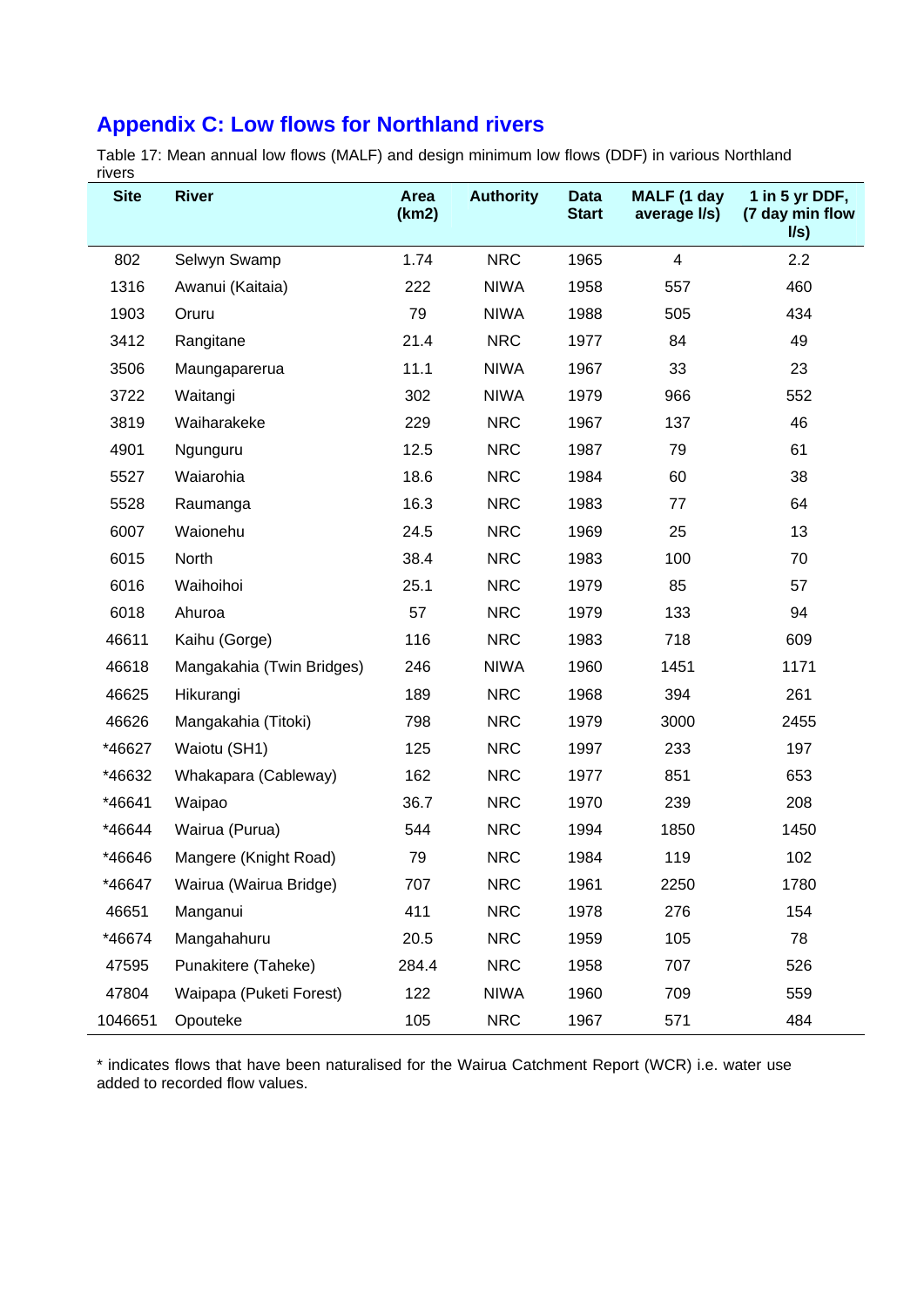## **Appendix D: Regional Council hydrometric network sites**

Table 18: Regional Council automatic rainfall sites and the river catchment they are located in.

| <b>Site</b> |                          | able for regional countries and names and the more calculing in the possible in |            | <b>NZMG</b>    | <b>NZMG</b>     |            |                  | <b>Record</b> |                   |
|-------------|--------------------------|---------------------------------------------------------------------------------|------------|----------------|-----------------|------------|------------------|---------------|-------------------|
| number      | Site name                | <b>River catchment</b>                                                          | Map ref M  | <b>Easting</b> | <b>Northing</b> | Altitude m | <b>Telemetry</b> | began         | <b>Record end</b> |
| 531313      | Te Rore                  | Takahue                                                                         | O 5:452692 | 2544722        | 6669178         | 250        | Yes              | 11-Dec-2003   |                   |
| 531415      | Mangakawaka Trig         | Te Puhe                                                                         | O 4:531730 | 2552539        | 6672633         | 475        | Yes              | 31-Jan-1996   |                   |
| 351716      | Kaeo                     | Kaeo                                                                            | Q 4:829707 | 2586600        | 6673000         | 120        | Yes              | 19-Sep-2003   |                   |
| 533301      | Kohe Rd                  | Rotokakahi                                                                      | O 5:395542 | 2539500        | 6654200         | 36         | Yes              | 19-Nov-1998   |                   |
| 533817      | Ohaeawai                 | Waitangi                                                                        | P 5:901490 | 2590100        | 6649000         | 122        | Yes              | 1-Jan-1967    |                   |
| 534403      | Opononi                  | Hokianga Harbour                                                                | O 6:462323 | 2546112        | 6632305         | 10         | Yes              | 25-Sep-2006   |                   |
| 534725      | Kaikohe                  | Waima                                                                           | P 5:831406 | 2583100        | 6640600         | 160        | na               | 25-Jun-1998   | 6-May-1999        |
| 536613      | Tutamoe                  | Waima                                                                           | O 6:698156 | 2569648        | 6615272         | 500        | Yes              | 25-Nov-2003   |                   |
| 536812      | <b>Brookvale</b>         | Opouteke                                                                        | P 6:891113 | 2589100        | 6611300         | 120        | Yes              | 2-Nov-1987    |                   |
| 536816      | <b>Twin Bridges</b>      | Mangakahia                                                                      | P 6:879187 | 2587766        | 6618749         | 70         | Yes              | 22-Apr-1999   |                   |
| 543010      | McDonalds Rd             | Waitangi                                                                        | P 5:045517 | 2604509        | 6651733         | 91         | No               | 30-Apr-1986   |                   |
| 545210      | Puhi Puhi                | Wairau                                                                          | Q 6:261312 | 2626071        | 6631192         | 215        | Yes              | 1-Nov-1905    |                   |
| 546216      | Okarika                  | Wairua                                                                          | Q 6:163203 | 2616254        | 6620306         | 106        | No               | 22-Feb-1988   |                   |
| 546301      | <b>Glenbervie Forest</b> | Hatea                                                                           | Q 6:325152 | 2632500        | 6615200         | 100        | No               | 31-Aug-1947   |                   |
| 546416      | Polerain                 | Ngunguru                                                                        | Q 6:404213 | 2640430        | 6621278         | 150        | Yes              | 28-Oct-1987   |                   |
| 547336      | <b>Whau Valley</b>       | Waiarohia                                                                       | Q 7:279099 | 2627855        | 6609920         | 60         | na               | 2-Nov-1979    | 16-Nov-1987       |
| 547337      | <b>Base Hospital</b>     | Raumanga                                                                        | Q 7:284062 | 2628392        | 6606247         | 29         | na               | 20-Nov-1987   | 26-Jul-1988       |
| 547338      | <b>Robert Str</b>        | Hatea                                                                           | Q 7:305076 | 2630500        | 6607600         | 10         | na               | 16-Nov-1989   | 25-Jun-2004       |
| 547339      | <b>NRC Water Street</b>  | Waiarohia                                                                       | Q 7:299076 | 2629899        | 6607524         | 15         | Yes              | 25-Jun-2004   |                   |
| 547340      | Kensington               | Waiarohia                                                                       | Q 7:297092 | 2629607        | 6609207         | 40         | Yes              | 19-Nov-2006   |                   |
| 548215      | Marsden Point            | Whangarei Harbour                                                               | Q 7:453952 | 2645291        | 6695129         | 5          | Yes              | 20-Sep-2006   |                   |
| 640436      | Brynderwyn               | Ahuroa                                                                          | Q 8:382719 | 2638225        | 6571943         | 350        | Yes              | 16-Feb-1981   |                   |
| 641213      | Maungaturoto             | Paparoa                                                                         | Q 8:323671 | 2632238        | 6566979         | 120        | Yes              | 21-Apr-2005   |                   |
| 641214      | Taylors                  | Paparoa                                                                         | Q 8:248650 | 2624714        | 6565041         | 80         | Yes              | 20-Jul-2005   |                   |
| 641511      | Tara                     | Mangawhai Harbour                                                               | Q 8:477646 | 2647700        | 6564600         | 90         | Yes              | 12-Dec-1989   |                   |
| 643118      | Pouto Point              | Kaipara Harbour                                                                 | Q 9:166370 | 2616556        | 6536998         | 20         | Yes              | 23-Nov-2006   |                   |
| 644210      | Kanono                   | Lake Kanono                                                                     | Q 9:141366 | 2614090        | 6536582         | 61         | na               | 21-Dec-1978   | 26-Jun-1979       |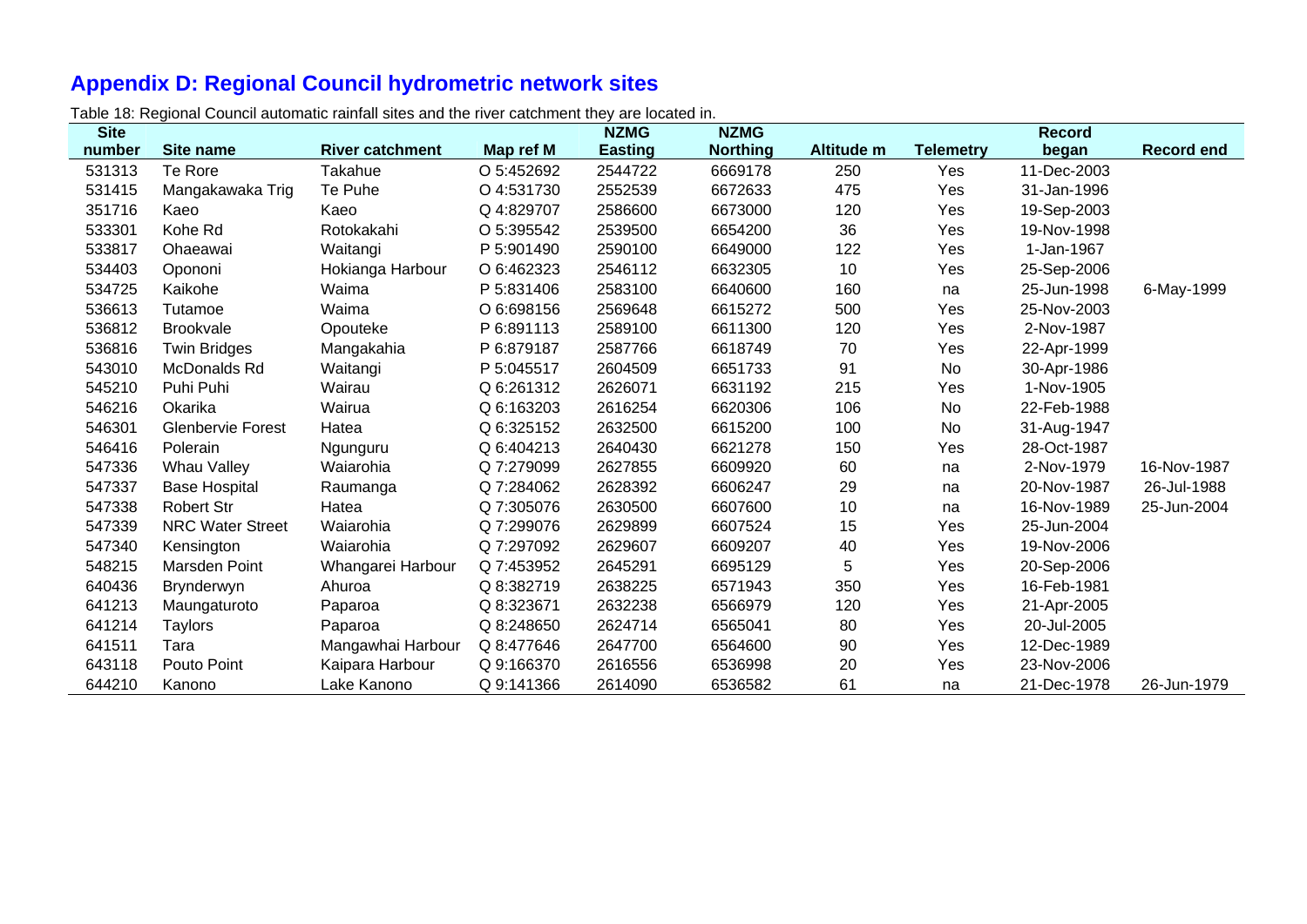#### Table 19: Regional Council automatic water level (WL) and flow sites

| <b>Site</b>   | <b>Station</b> | River/lake name          | <b>Site name</b>                      | Map ref<br><b>NZMS</b> | <b>NZMG</b><br><b>Easting</b> | <b>NZMG</b><br><b>Northing</b> | <b>Catchment</b><br>area (km2) | <b>Telemetery</b> | <b>Record</b><br>began     | <b>Record end</b> |
|---------------|----------------|--------------------------|---------------------------------------|------------------------|-------------------------------|--------------------------------|--------------------------------|-------------------|----------------------------|-------------------|
| number<br>802 | type<br>Flow   | Selwyn Swamp             | <b>Big Flat Rd</b>                    | N 4:265981             | 2526512                       | 6698076                        | 1.74                           | Yes               | 26-Aug-1965                |                   |
| 1204          | WL             | Lake Ngatu               | <b>Western Acres</b>                  | N 4:288854             | 2528719                       | 6685395                        | na                             | na                | 6-Jun-1990                 | 15-Apr-1992       |
| 1310          | Flow           | Whangatane               | Spillway                              | Q 4:348780             | 2534817                       | 6678057                        |                                | Yes               | 30-Jul-2004                |                   |
| 1314          | Flow           | Awanui                   | Waikuruki                             | O 4:344776             | 2534352                       | 6677557                        | na<br>229                      |                   | 2-May-1972                 | 5-Feb-1992        |
| 1319          | Flow           | Victoria                 | Double Crossing                       | O 4:408760             | 2540800                       | 6676000                        |                                | na                |                            |                   |
|               |                |                          |                                       |                        | 2548025                       | 6672695                        | na                             | na                | 3-Apr-1990                 | 23-Apr-1992       |
| 1324          | Flow           | Victoria<br>Tarawhataroa | Victoria Valley Rd Br<br>Puriri Place | O 4:481727             | 2535270                       |                                | 53.6                           | na<br>Yes         | 30-Mar-1990<br>30-Jul-2004 | 23-Apr-1992       |
| 1335          | Flow           |                          |                                       | O 4:353755             |                               | 6675489                        | na                             |                   |                            |                   |
| 1351          | Flow           | Victoria                 | Victoria Valley Rd                    | O 4:488722             | 2548703                       | 6672110                        | na                             | Yes               | 16-Aug-2006                |                   |
| 1342          | Flow           | Te Puhi                  | Meffin Rd                             | O 4:446767             | 2544600                       | 6676700                        | 69.6                           | Yes               | 28-Mar-1990                | 28-Mar-1992       |
| 1343          | <b>Flow</b>    | Takahue                  | Diggers Valley Rd                     | O 4:423708             | 2542300                       | 6670800                        | 55.4                           | na                | 26-Jun-1990                | 23-Apr-1992       |
| 1347          | <b>WL</b>      | Awanui                   | Ben Gunn Wharf                        | O 4:435880             | 2534611                       | 6688292                        | na                             | Yes               | 30-Jul-2004                |                   |
| 1348          | Flow           | Takahue                  | Gray's                                | O 5:427690             | 2542706                       | 6669073                        | na                             | Yes               | 18-Feb-2004                |                   |
| 3409          | Flow           | Waipapa                  | Pungaere Rd                           | P 5:915670             | 2591489                       | 6667004                        | 17.7                           | na                | 18-Sep-1975                | 4-Mar-1981        |
| 3412          | Flow           | Rangitane                | Tubbs                                 | P 5:995674             | 2599549                       | 6667420                        | 21.4                           | na                | 14-Jul-1977                | 30-Oct-2001       |
| 3413          | Flow           | Waipapa                  | Landing                               | P 5:991660             | 2599051                       | 6665971                        | 32.3                           | na                | 12-Jul-1977                | 4-Mar-1981        |
| 3432          | Flow           | Rangatane                | <b>Stirlings</b>                      | P 5:989670             | 2598857                       | 6667064                        | na                             | Yes               | 10-Oct-2001                |                   |
| 3503          | Flow           | Puketotara               | <b>Backblocks</b>                     | P 5:916615             | 2591610                       | 6661513                        | 23.1                           | na                | 9-Sep-1975                 | 31-Jan-1989       |
| 3515          | Flow           | Kerikeri                 | <b>Peacock Gardens</b>                | P 5:972643             | 2597661                       | 6664618                        | na                             | na                | 14-Jul-1977                | 15-Mar-1981       |
| 3707          | Flow           | Waiaruhe                 | Puketona                              | P 5:981549             | 2598104                       | 6654930                        | 175                            | na                | 1-Feb-1984                 | 10-May-2000       |
| 3819          | Flow           | Waiharakeke              | Willowbank                            | P 5:034446             | 2603396                       | 6644629                        | 229                            | Yes               | 2-Feb-1967                 |                   |
| 3829          | <b>Flow</b>    | Tirohanga                | D/S County Intake                     | P 5:103466             | 2610300                       | 6646600                        | 56.1                           | na                | 21-Mar-1989                | 23-Dec-1996       |
| 3835          | WL             | Veronica Channel         | Opua                                  | Q 5:127537             | 2612700                       | 6653700                        | na                             | Yes               | 26-Apr-1990                |                   |
| 4901          | Flow           | Ngunguru                 | Dugmores Rock                         | Q 6:378164             | 2637800                       | 6616400                        | 12.5                           | Yes               | 22-Aug-1969                |                   |
| 5527          | Flow           | Waiarohia                | Lovers Lane                           | Q 7:298076             | 2629802                       | 6607579                        | 18.6                           | No                | 17-Oct-1979                |                   |
| 5528          | <b>Flow</b>    | Raumanga                 | <b>Bernard St</b>                     | Q 7:295067             | 2629502                       | 6606673                        | 16.3                           | No                | 30-Oct-1979                |                   |
| 5538          | Flow           | Hatea                    | Whareora Rd                           | Q 6:311101             | 2631062                       | 6610105                        | 38.55                          | na                | 30-Jun-1986                | 24-Mar-1995       |
| 5539          | <b>WL</b>      | Hatea                    | <b>Town Basin</b>                     | Q 7:307076             | 2630700                       | 6607600                        | na                             | na                | 7-Jan-1986                 | 10-May-1994       |
| 5541          | <b>WL</b>      | Whangarei Harbour        | Port Whangarei                        | Q 7:328040             | 2632800                       | 6604000                        | na                             | na                | 29-Aug-1989                | 10-Feb-1992       |
| 5801          | <b>WL</b>      | Whangarei Harbour        | Mardsden Pt                           | Q 7:453952             | 2645300                       | 6595200                        | na                             | Yes               | 19-Jun-1989                |                   |
| 5901          | Flow           | Ruakaka                  | Flyger Rd                             | Q 7:374915             | 2637403                       | 6591542                        | 45.3                           | Yes               | 19-Mar-1984                |                   |
| 6007          | Flow           | Waionehu                 | McLean Rd                             | Q 8:421759             | 2642085                       | 6575860                        | 24.5                           | Yes               | 10-Nov-1982                |                   |
| 6014          | <b>Flow</b>    | Ahuroa                   | Durham Rd                             | Q 8:378730             | 2637796                       | 6572961                        | 18.6                           | na                | 29-Apr-1981                | 27-Jun-1997       |
| 6015          | <b>Flow</b>    | North                    | Applecross Rd                         | Q 7:379838             | 2637916                       | 6583752                        | 38.4                           | Yes               | 11-Nov-1982                |                   |
| 6016          | <b>Flow</b>    | Waihoihoi                | St Marys Rd                           | Q 8:395763             | 2639536                       | 6576298                        | 25.1                           | <b>No</b>         | 27-Jan-1984                |                   |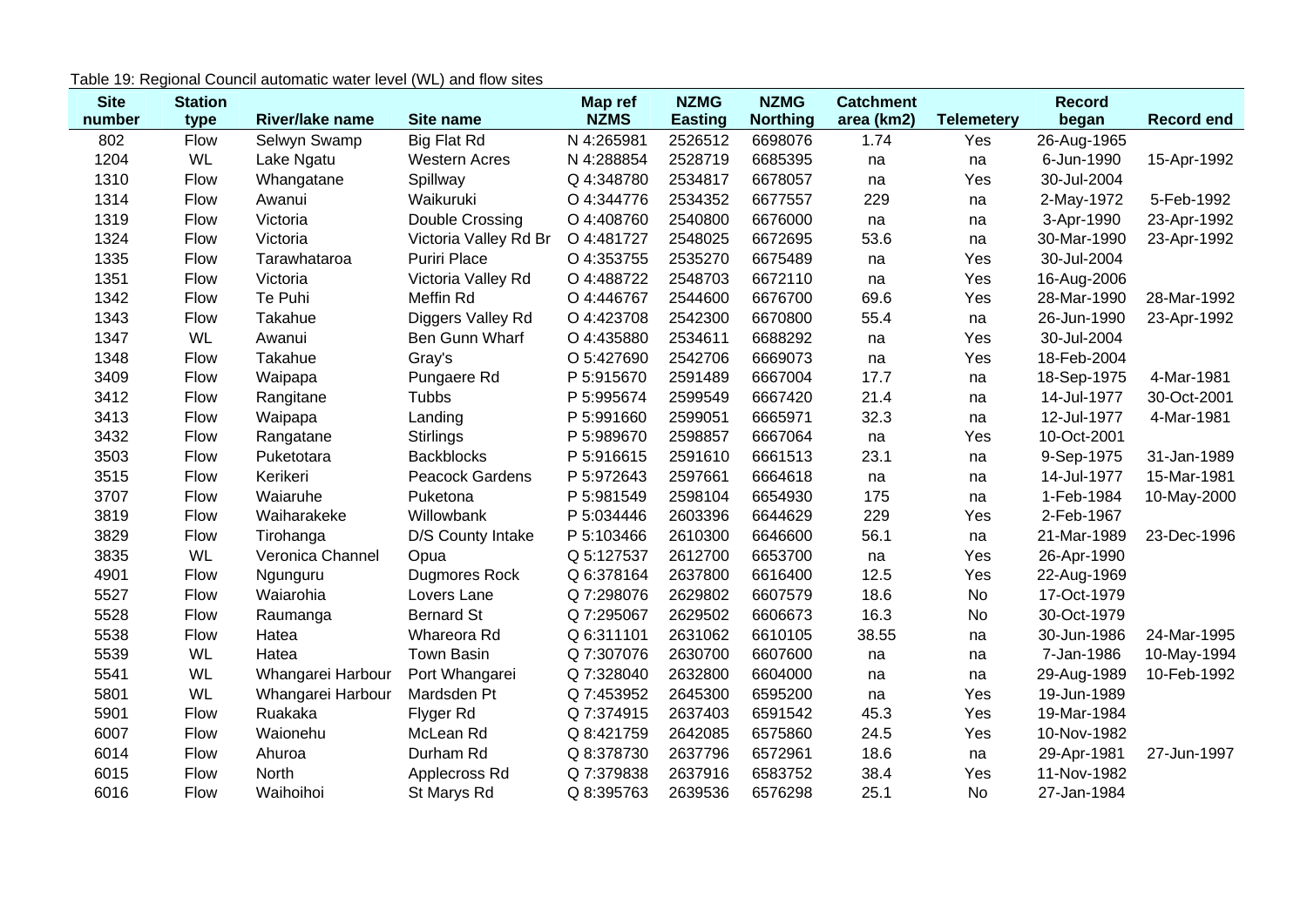| 601 | rlov1 | Iilibrook | .<br>'Ilbridae Rd | 7:384802 | 2638364 | 6580172 | 16.6 | na | 7-Nov-1982 | 3-Dec-1984 |
|-----|-------|-----------|-------------------|----------|---------|---------|------|----|------------|------------|
|     |       |           |                   |          |         |         |      |    |            |            |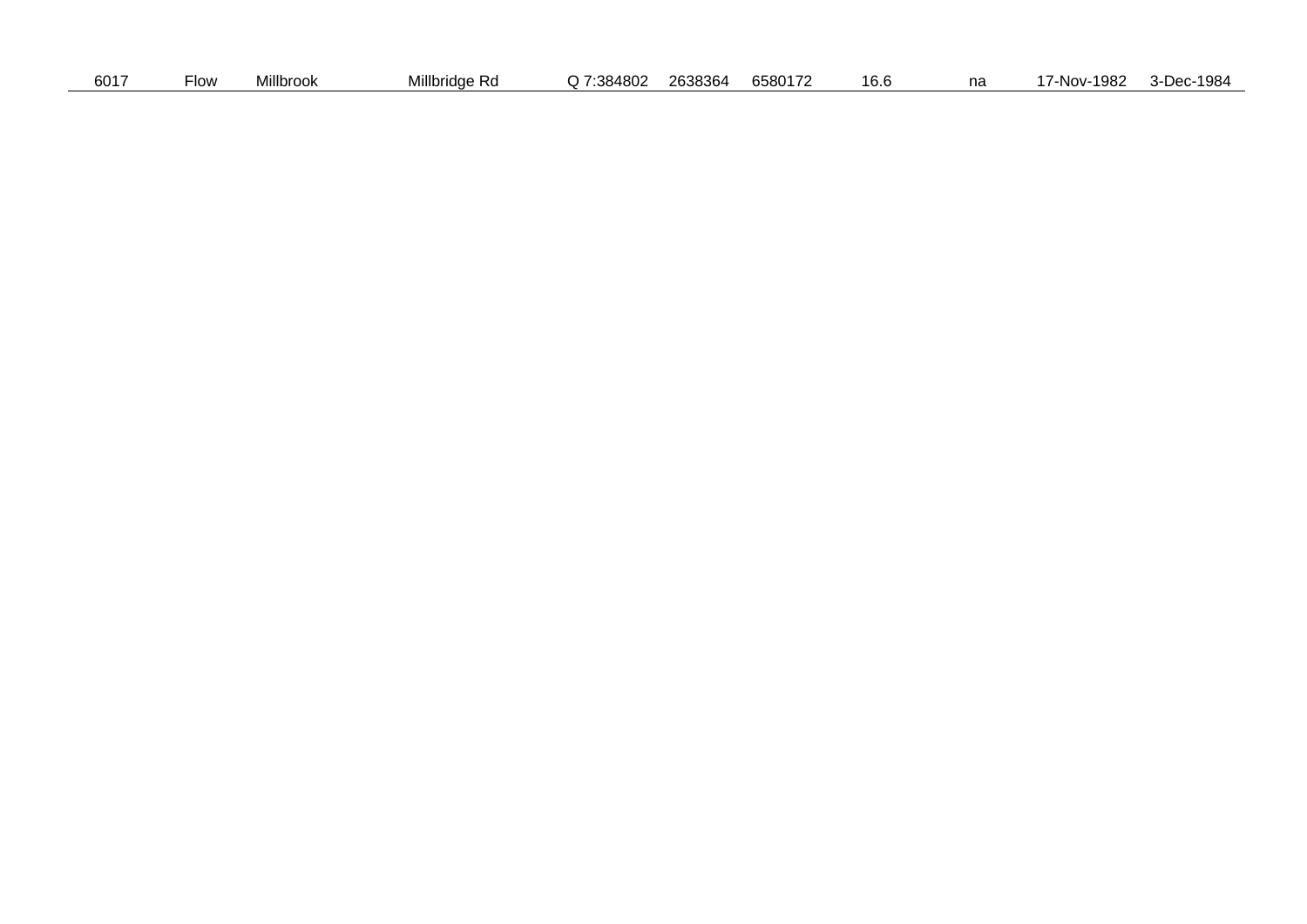| <b>Site</b> | <b>Station</b> |                 |                          | Map ref     | <b>NZMG</b>    | <b>NZMG</b>     | <b>Catchment</b> |                   | <b>Record</b> |                   |
|-------------|----------------|-----------------|--------------------------|-------------|----------------|-----------------|------------------|-------------------|---------------|-------------------|
| number      | type           | River/lake name | <b>Site name</b>         | <b>NZMS</b> | <b>Easting</b> | <b>Northing</b> | area (km2)       | <b>Telemetery</b> | began         | <b>Record end</b> |
| 6018        | <b>Flow</b>    | Ahuroa          | <b>Braigh</b>            | Q 8:379768  | 2637904        | 6576801         | 57               | Yes               | 29-Aug-1983   |                   |
| 46602       | WL             | Lake Kanono     | Kanono Outlet            | Q 9:139367  | 2613910        | 6536678         | na               | na                | 16-Feb-1977   | 24-May-1982       |
| 46611       | <b>Flow</b>    | Kaihu           | Gorge                    | P 7:727042  | 2572725        | 6604237         | 116              | Yes               | 2-Mar-1970    |                   |
| 46613       | <b>Flow</b>    | Kaihu           | Rotu                     | P 7:804938  | 2580389        | 6593779         | 259              | na                | 30-May-1977   | 16-Sep-1980       |
| 46625       | <b>Flow</b>    | Hikurangi       | Moengawahine             | P 6:050167  | 2604994        | 6616689         | 189              | Yes               | 9-Apr-1960    |                   |
| 46626       | <b>Flow</b>    | Mangakahia      | <b>Titoki Br</b>         | P 7:059071  | 2605914        | 6607059         | 798              | Yes               | 28-Feb-1983   |                   |
| 46627       | <b>Flow</b>    | Waiotu          | SH1 Br                   | Q 6:222290  | 2622168        | 6629014         | 125              | Yes               | 20-Oct-1987   |                   |
| 46632       | <b>Flow</b>    | Whakapara       | Cableway                 | Q 6:262284  | 2626175        | 6628354         | 162              | Yes               | 29-Sep-1956   |                   |
| 46633       | <b>Flow</b>    | Kaihu           | Parore Cut               | P 7:858873  | 2585801        | 6587234         | na               | Yes               | 16-Feb-2006   |                   |
| 46641       | <b>Flow</b>    | Waipao          | Draffins Rd              | Q 7:127077  | 2612700        | 6607691         | 36.7             | Yes               | 22-Jun-1979   |                   |
| 46644       | Flow           | Wairua          | Purua                    | Q 6:149159  | 2614941        | 6615862         | 544              | Yes               | 21-Mar-1960   |                   |
| 46646       | <b>Flow</b>    | Mangere         | Knights Rd               | Q 6:143109  | 2614252        | 6610850         | 79               | Yes               | 8-Feb-1983    |                   |
| 46647       | Flow           | Wairua          | Wairua Br                | P 7:097072  | 2609669        | 6607228         | 707              | Yes               | 6-Sep-1961    |                   |
| 46651       | <b>Flow</b>    | Manganui        | <b>Permanent Station</b> | Q 7:111816  | 2611054        | 6581578         | 411              | Yes               | 20-May-1960   |                   |
| 46654       | <b>WL</b>      | Northern Wairoa | Kirikopuni               | P 7:020959  | 2602035        | 6595916         | na               | na                | 29-Feb-1988   | 21-Feb-1996       |
| 46655       | WL             | Northern Wairoa | Dargaville               | P 7:894841  | 2589356        | 6584107         | na               | Yes               | 16-Jan-1981   |                   |
| 46674       | <b>Flow</b>    | Mangahahuru     | <b>County Weir</b>       | Q 6:295170  | 2629517        | 6617008         | 20.5             | Yes               | 15-Dec-1968   |                   |
| 46675       | <b>WL</b>      | Northern Wairoa | Tangiteroria             | P 7:046973  | 2604635        | 6597308         | na               | na                | 3-Dec-1979    | 11-May-2000       |
| 46683       | WL             | Northern Wairoa | Tangowahine              | P 7:943921  | 2594337        | 6592108         | na               | na                | 19-Oct-1979   | 7-Apr-1982        |
| 46684       | <b>WL</b>      | Northern Wairoa | Pukehuia                 | P 7:017888  | 2601652        | 6588793         | na               | na                | 21-Jan-1980   | 28-Mar-1996       |
| 46708       | <b>WL</b>      | Kaipara Harbour | Pouto Point              | Q 9:166370  | 2616556        | 6536998         | na               | Yes               | 18/04/2001    |                   |
| 47539       | <b>Flow</b>    | Te Tunaotemaku  | <b>Rock Weir</b>         | P 5:832403  | 2583152        | 6640256         | 0.16             | na                | 5-Jan-1989    | 25-Nov-1992       |
| 47540       | <b>Flow</b>    | Waikaka         | Totara trees             | P 5:825409  | 2582500        | 6640900         | 1.7              | na                | 10-Nov-1989   | 30-Oct-1996       |
| 47595       | <b>Flow</b>    | Punakitere      | Taheke                   | P 6:707373  | 2570700        | 6637300         | 284.4            | Yes               | 16-Dec-1994   |                   |
| 48711       | <b>Flow</b>    | Rotokakahi      | Kohe Rd                  | O 5:395542  | 2539500        | 6654200         | 136.6            | na                | 25-Jun-1997   | 31-Jan-2004       |
| 1046651     | Flow           | Opouteke        | Suspension Br            | P 6:891114  | 2589114        | 6611370         | 105              | Yes               | 13-Dec-1984   |                   |

### Table 19 cont.: Regional Council automatic water level (WL) and flow sites